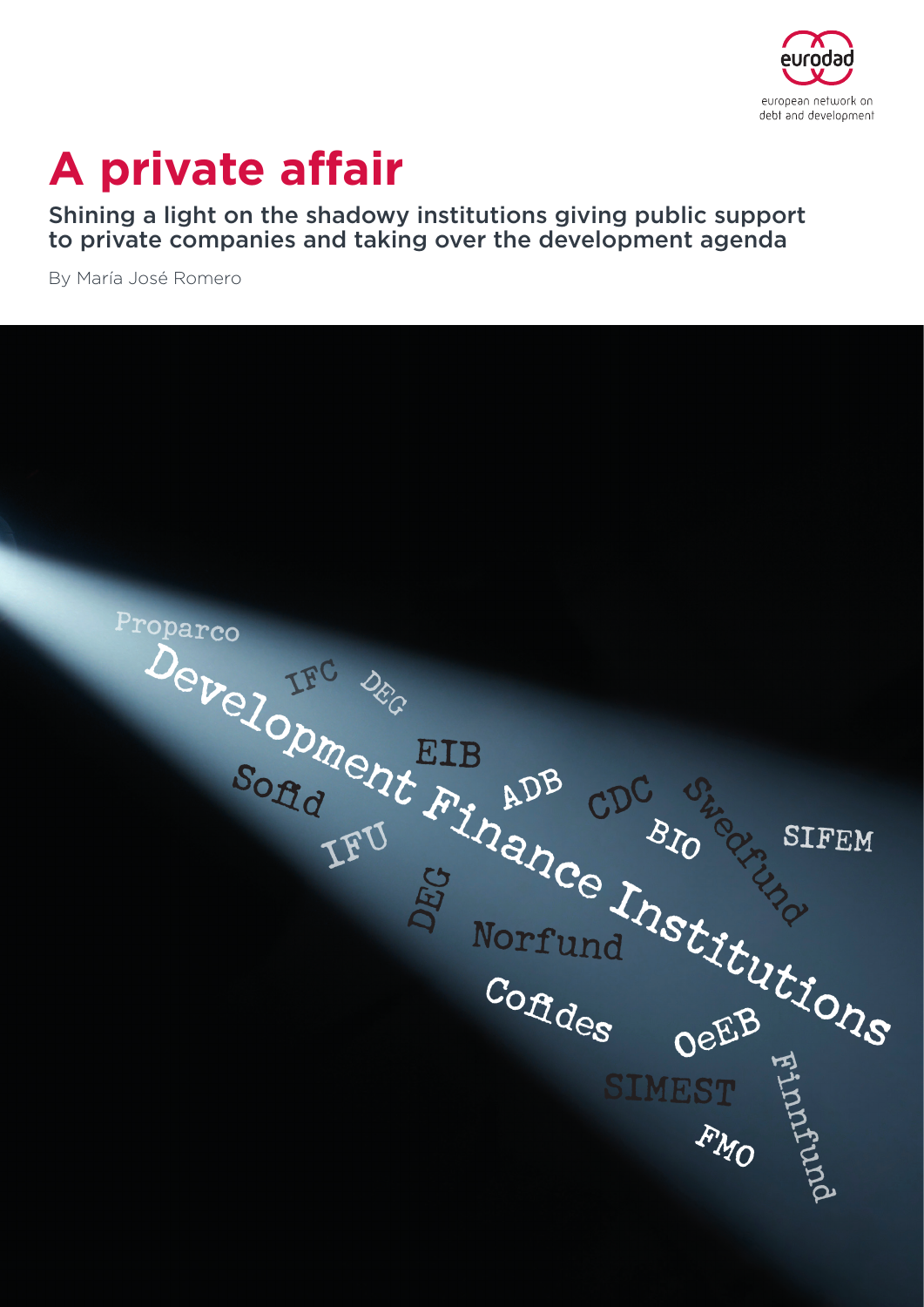## <sup>2</sup> **Acknowledgements**

This report was written by Eurodad's María José Romero, with the support of Mathieu Vervynckt and Jesse Griffiths.

Input was provided by many Eurodad partners and allies, including Peter Chowla (Bretton Woods Project), Anouk Franck (Both Ends), Xavier Sol (Counter Balance), Kjetil Abildsnes (Norwegian Church Aid), Lidy Nacpil (Jubilee South Asia/Pacific Movement on Debt and Development), Jeroen Kwakkenbos (Eurodad), Gina Ekholt (SLUG) and Jenny Brown (Christian Aid).

Vicky Anning and Julia Ravenscroft edited the report.

Design: studio@base-eleven.com

July 2014



This publication has been produced with the assistance of the European Union and Brot für der Welt. The contents of this publication are the sole responsibility of Eurodad and can in no way be taken to reflect the views of the funders.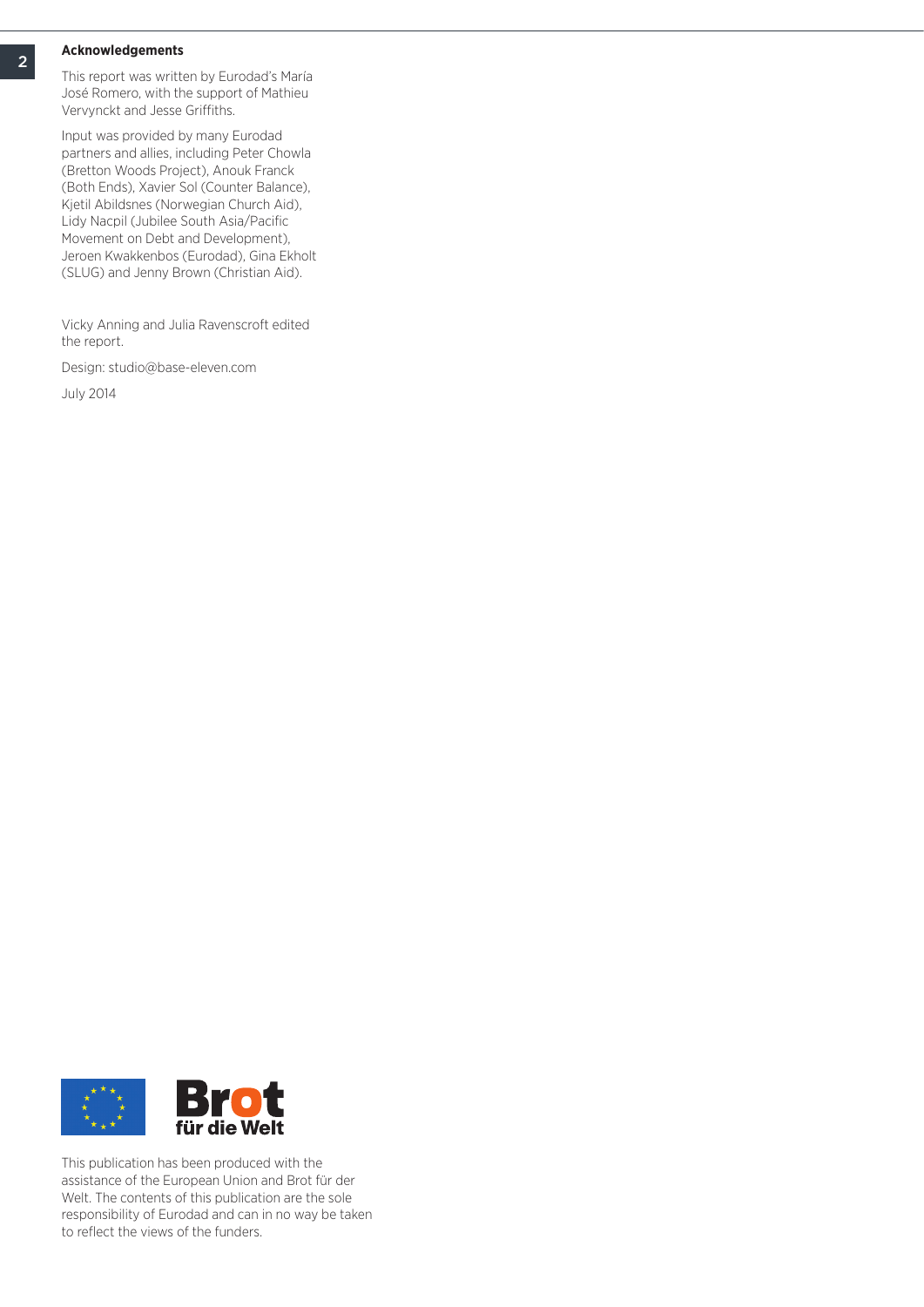## **Contents**

| <b>Executive summary</b><br>04 |                                                                                                                                                             |                                   |  |  |
|--------------------------------|-------------------------------------------------------------------------------------------------------------------------------------------------------------|-----------------------------------|--|--|
| Introduction<br>06             |                                                                                                                                                             |                                   |  |  |
| 1.                             | <b>DFI</b> operations<br>What are DFIs and how do they work?<br>How DFIs target different private sector<br>beneficiaries<br>Who gets investment from DFIs? | 07<br>07<br>09<br>10 <sup>°</sup> |  |  |
| $\mathbf{2}$                   | <b>Challenges for DFI operations</b><br>No clear development outcomes<br>Little developing country ownership over DFIs                                      | 13<br>13                          |  |  |
|                                | and their strategies<br>Seriously inadequate transparency and poor                                                                                          | 13                                |  |  |
|                                | accountability<br>Providing additional finance or crowding out<br>others?                                                                                   | 14<br>14                          |  |  |
|                                | Macroeconomic risks                                                                                                                                         | 14                                |  |  |
| 3                              | <b>Conclusions and recommendations</b>                                                                                                                      | 16                                |  |  |
| <b>Endnotes</b><br>18          |                                                                                                                                                             |                                   |  |  |

#### **Acronyms**

| ADB          | Asian Development Bank                                                                                                              |  |  |  |
|--------------|-------------------------------------------------------------------------------------------------------------------------------------|--|--|--|
| <b>BIO</b>   | Belgian Investment Company for Developing Countries                                                                                 |  |  |  |
| CAO          | World Bank's Compliance Advisor/Ombudsman                                                                                           |  |  |  |
| CDC          | Commonwealth Development Corporation                                                                                                |  |  |  |
| <b>CSO</b>   | Civil society organisation                                                                                                          |  |  |  |
| DFG          | Deutsche Investitions- und Entwicklungsgesellschaft mbH<br>(German Investment Corporation)                                          |  |  |  |
| DFI          | Development Finance Institution                                                                                                     |  |  |  |
| <b>DOTS</b>  | Development Outcome Tracking System                                                                                                 |  |  |  |
| <b>FDFI</b>  | Association of European Development Finance Institutions                                                                            |  |  |  |
| <b>FIB</b>   | European Investment Bank                                                                                                            |  |  |  |
| <b>FITI</b>  | Extractive Industries Transparency Initiative                                                                                       |  |  |  |
| Eurodad      | European Network on Debt and Development                                                                                            |  |  |  |
| <b>FDI</b>   | Foreign Direct Investment                                                                                                           |  |  |  |
| <b>FMO</b>   | Nederlandse Financierings-Maatschappij voor<br>Ontwikkelingslanden (Netherlands Development Finance<br>Company)                     |  |  |  |
| GIIN         | Global Impact Investing Network                                                                                                     |  |  |  |
| <b>GNI</b>   | <b>Gross National Income</b>                                                                                                        |  |  |  |
| <b>IATI</b>  | International Aid Transparency Initiative                                                                                           |  |  |  |
| IFG          | World Bank's Independent Evaluation Group                                                                                           |  |  |  |
| IF           | <b>Investment Facility</b>                                                                                                          |  |  |  |
| IFC.         | International Finance Corporation                                                                                                   |  |  |  |
| IFI          | International Finance Institution                                                                                                   |  |  |  |
| $\vdash$ IC. | Low-income country                                                                                                                  |  |  |  |
| I MIC        | Low- and middle-income country                                                                                                      |  |  |  |
| MIC.         | Middle-income country                                                                                                               |  |  |  |
| <b>MSMF</b>  | Micro, small and medium-sized enterprises                                                                                           |  |  |  |
| <b>NGO</b>   | Non-governmental organisation                                                                                                       |  |  |  |
| <b>ODA</b>   | Official development assistance                                                                                                     |  |  |  |
|              | OECD-DAC Organisation for Economic Co-operation and Development's<br>Development Assistance Committee                               |  |  |  |
| Proparco     | Promotion et Participation pour la Coopération économique<br>(Investment and Promotion Company for Economic<br>Cooperation, France) |  |  |  |
| <b>SMF</b>   | Small and medium-sized enterprises                                                                                                  |  |  |  |
| <b>WBG</b>   | World Bank Group                                                                                                                    |  |  |  |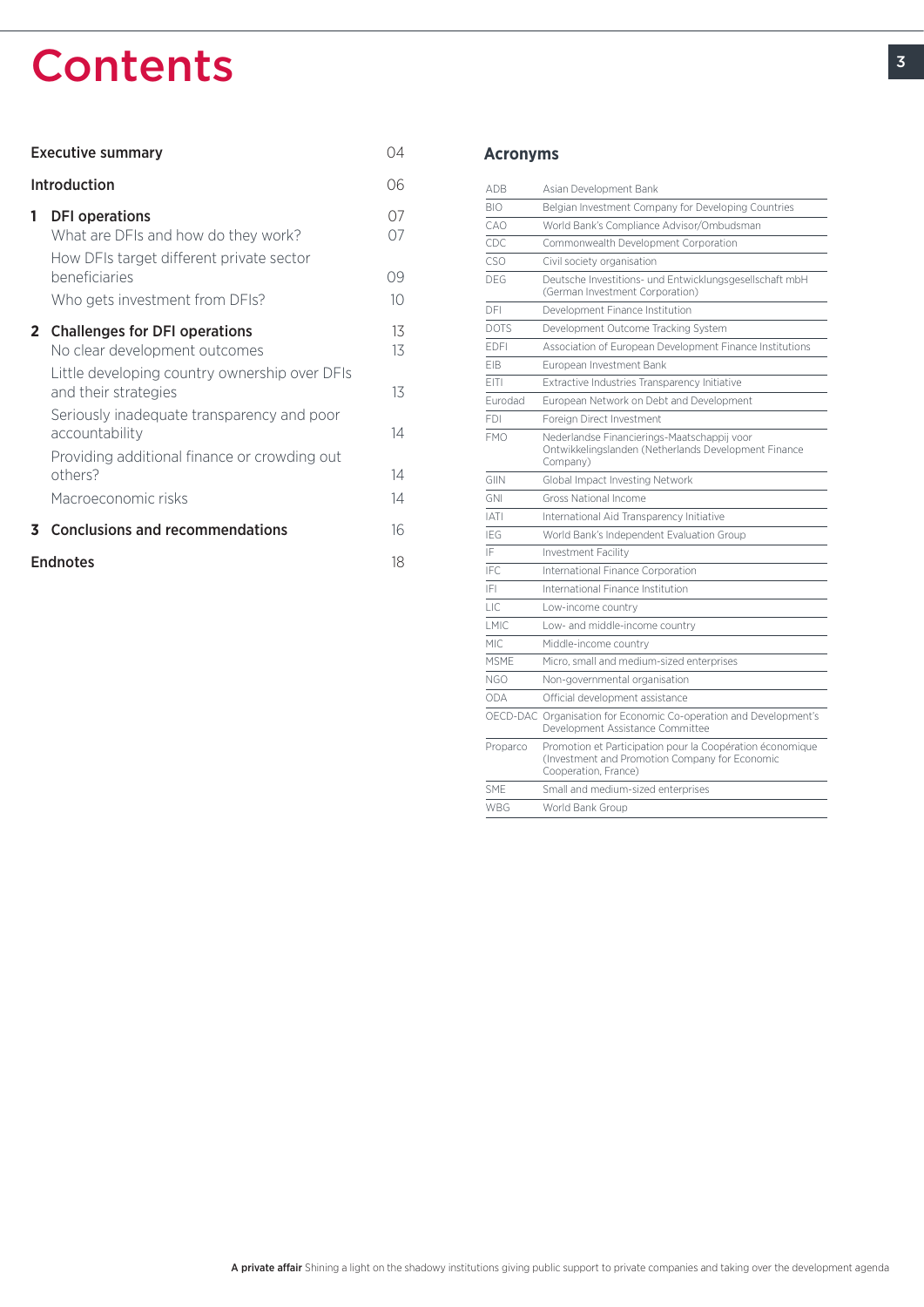#### 4 Executive summary

Development finance has changed substantially over the past decade. Private finance has replaced aid at the centre of global and national development initiatives, for both governments and international bodies. Development finance institutions (DFIs) have become some of the most important players in today's development arena.

DFIs are government-controlled institutions that invest billions of Euros in private sector projects in developing countries every year – often using scarce aid money to 'leverage' this finance. By 2015 the amount flowing to the private sector is expected to exceed \$100 billion, which is equivalent to almost two thirds of official development assistance (ODA, or traditional 'aid').

This report covers the main findings of Eurodad's programme of research on DFIs, which has produced four major reports over two years. We have examined the way DFIs work with the private sector and explored the problems that they must tackle. We question whether they are the right institutions to hold such a dominant position in development finance and make concrete recommendations for reform.

Eurodad's principal concern is that almost all DFIs are owned and controlled by rich country governments, with little effective input or influence from developing country governments, and even less from other developing country stakeholders.

European bilateral DFIs are owned and driven by European governments and consistently fail to include recipient countries in their investment decisions. Many multilaterals also structure their governance in favour of developed countries, with recipient countries playing a weaker role. This imbalance in power structures means, among other things, that companies from wealthy nations have often received the lion's share of contracts. Investments are sometimes routed through tax havens, helping to legitimise their role in the loss of hundreds of billions of dollars to developing countries through tax dodging by multinationals.

This report finds that:

- DFIs show minimal support for companies from low-income countries. For instance, only 25% of companies supported between 2006 and 2010 by the EU's European Investment Bank (EIB) and the World Bank's International Finance Corporation (IFC) were domiciled in low-income countries.
- The financial sector has been favoured by DFIs in recent years, receiving on average more than 50% of funding that has been allocated to the private sector. This has raised serious questions in relation to what kind of development impact investments in the financial sector have, particularly after the recent financial crisis, which was driven by irresponsible investment decisions and financial deregulation.
- DFIs' selection of financial instruments is questionable. This is particularly true in the case of equity and guarantees that have not been properly assessed or monitored.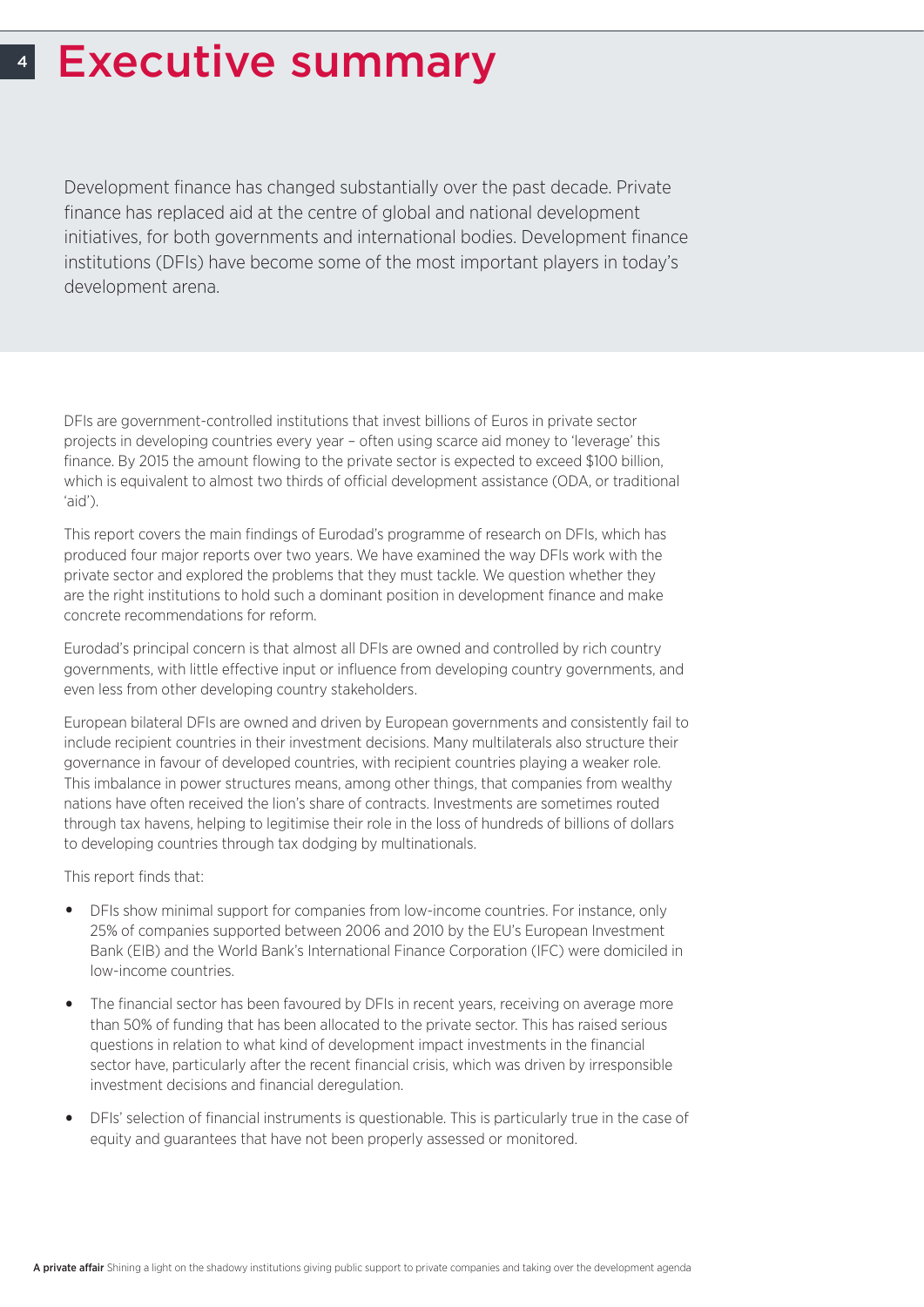

Companies from wealthy nations have often received the lion's share of (DFI) contracts and investments are sometimes routed through tax havens.

- DFIs contribute to foreign private investments flowing into developing countries by supporting foreign companies or by investing their own (foreign) capital directly in local businesses. However, positive impacts of foreign investment can be accompanied by many risks, including macroeconomic problems. These problems have had a particular impact in the experience of Asian countries during their last financial crisis.
- DFIs face serious transparency problems, especially when dealing with financial intermediaries. DFIs' transparency to the general public is limited, which in turn constrains the ability of stakeholders to effectively exercise external control.

The next few months are a crucial time for the future of development finance as the post-2015 debate continues and goals and targets for development finance are being set. Donors are realising that existing global public resources will not be sufficient to meet the world's development needs. Many are increasingly turning to private actors – using scarce ODA to 'leverage' this sector. Eurodad recognises that there is a critical role for the private sector to play in development. However, foreign-owned and controlled institutions are not going to provide the country-owned and effective strategies necessary for developing countries to harness the private sector's power for development.

Therefore, before increasing and deepening DFI operations further, a full review from a developing country perspective should be conducted. This should be carried out, for example, by a committee of independent experts from government, civil society organisations (CSOs) and the private sector in developing countries. This review should consider carefully the many concerns Eurodad and partners have consistently raised, including that:

- DFIs should align their investment decisions to developing countries' priorities and national development plans.
- DFIs should demonstrate clear financial and development added value.
- DFIs should comply with the guidelines of responsible finance, as outlined in Eurodad's Responsible finance charter. You can find these guidelines at www.eurodad.org.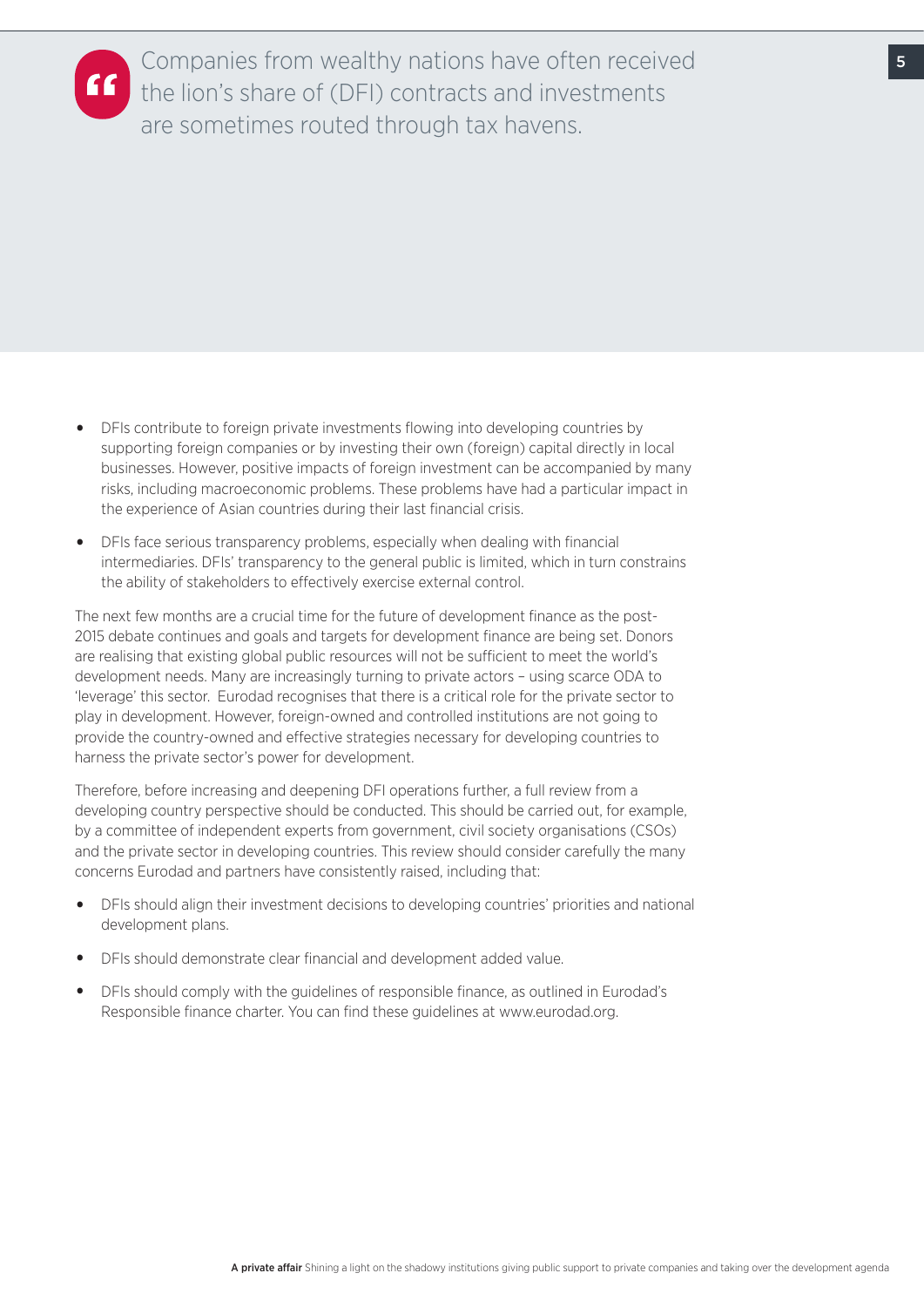#### 6  $\overline{\mathbf{r}}$ **"** <sup>6</sup> Introduction

The landscape of development finance has changed substantially over the last decade, particularly in terms of volume, actors, motives and instruments. After the economic and financial crisis, aid budgets were squeezed by many donors and it is becoming increasingly unlikely that most donor countries will meet the target of spending 0.7% of Gross National Income (GNI) on ODA by 2015. The largest flows to developing countries in aggregate are commercial or private, although at the same time resources also flow out of developing countries in the form of repatriated profits on foreign direct investment (FDI), repayments on loans and illicit financial flows.<sup>1</sup>

In addition, flows from DFIs in support of private sector operations have grown rapidly since the start of the millennium. This is on the basis of non-ODA sources of revenue, which give these institutions a greater role in the field of development finance.

Given the dramatic increase in the balance sheets and relevance of these institutions in the development agenda and the broad framework of the post-2015 financing debate, there is a need for an updated analysis of the way DFIs operate and the main challenges that they face in order to be considered a development actor.

This report covers the main findings of Eurodad's programme of research on DFIs, which has produced four major reports over the last two years.<sup>2</sup>

The report is structured as follows:

- The first section presents the main features of DFIs' operations, including how they target different private sector beneficiaries, what the development implications of the financial products are, and who benefits from these institutions' investment decisions.
- The second section presents several challenges that DFIs must tackle.
- The final section makes concrete recommendations for reform.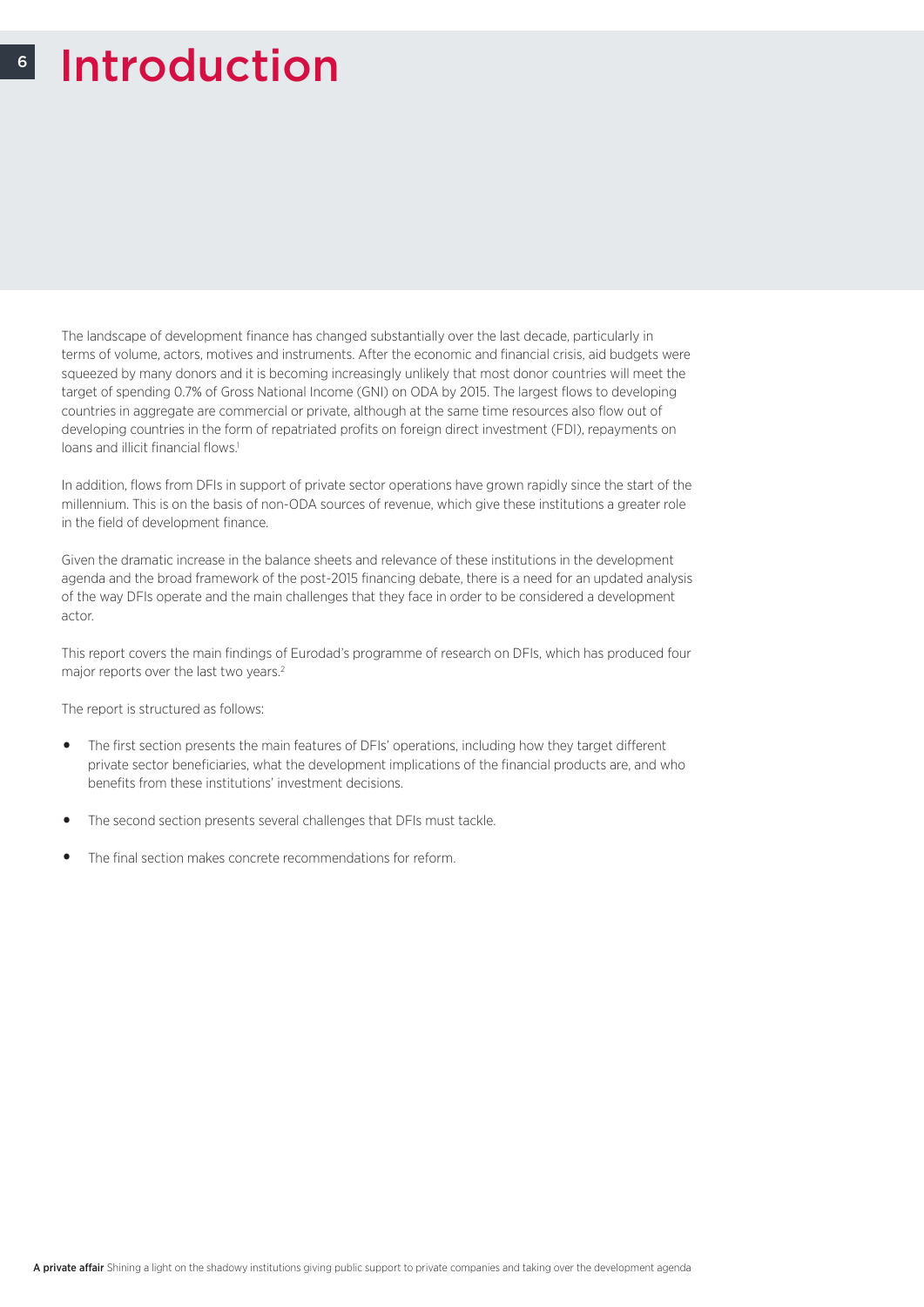# 1 DFI<br>1 operations

#### **What are DFIs and how do they work?**

DFIs are government-controlled institutions that invest in private sector projects in developing countries. They are engaged in supporting the private sector and in mobilising additional private finance. Most DFIs are funded by donors governments' development agencies, and can raise additional funds through private banks and capital markets.

There are bilateral and multilateral DFIs. The former refers to national institutions with mandates linked to their government's international cooperation policies. In Europe, 15 bilateral DFIs are members of the Association of European Development Finance Institutions (EDFI). The latter are the private sector arms of the multilateral or regional development banks, such as the International Finance Corporation (IFC) of the World Bank Group (WBG) and the private sector activities of the European Investment Bank (EIB), and the Asian Development Bank (ADB), among other regional development banks.

Although DFIs have a long history in supporting cross-border private investments, the last few years have seen a sharp increase in their annual commitments as part of the increased interest in, and funding for, private sector development by most donors. At the global level, the IFC has increased by a factor of six its investment commitments since 2002 with an average annual growth rate of 15%. In 2013, with more than \$18 billion in commitments, it became the biggest arm of the WBG and it is often used as a standard setter for other DFIs.

At the European level, several bilateral institutions have also boosted their financial capacity. From 2003 to 2012, the consolidated portfolio of EDFI members increased substantially: from €10 billion to €26 billion, a 160% increase. This dramatic increase is backed by two important facts. First, most DFIs have sovereign guarantees from their governments, who will bailout them – and their creditors – should that prove necessary. Second, in many cases DFIs also benefit from de facto preferred creditor treatment – meaning they will be paid even in the event of a currency crisis in the developing country where they are supporting private investment. These two facts protect DFI investments in a way that no other financial institution can compete with.



#### Figure 1: IFC's total commitments 2002-2013 (in billion US\$)

As the Eurodad research report *Private finance for development unravelled* shows, from 2008 to 2012 six DFIs – the ADB, DEG (Germany), the EIB, FMO (Netherlands), the IFC and Proparco (France) – committed €75 billion to the private sector operating in developing countries. However, much of this is due to the IFC, the biggest player in this field. In 2012, EDFI members' portfolios ranged from €8 million, in the case of the Portuguese SOFID, to €6.3 billion, in the case of the largest European bilateral institution, the Dutch FMO.

#### **DFIs: dominated by rich countries**

Multilateral DFIs get their capital base from member state governments, which are represented in the institutions' governing boards. Voting power is based on this capital stock, which has political implications for how the institutions approach their work and who has power in decision-making processes. In

the case of the IFC, high-income countries account for 70% of voting power.<sup>3</sup> In the case of the ADB, they hold 60%, which includes 15.7% from Japan and 15.6% from the United States<sup>4</sup>

Bilateral DFIs' ownership can vary between fully state-owned and fully privately owned. Most DFIs have mixed ownership, with shareholding divided between governments, large financial institutions and commercial banks, private companies and individual investors. In most cases, however, governments hold a majority of shares. There is no formal representation of developing countries governments' on their boards, substantially undermining the level of ownership that developing country governments have in the institutions' strategies and investment decisions.

#### Table 1: Private sector commitments signed by selected DFIs 2008-2012 (in billion EUR€)

| <b>Multilateral DFIs</b> |                                   |       | <b>Bilateral DFIs</b>   |                             |                      |
|--------------------------|-----------------------------------|-------|-------------------------|-----------------------------|----------------------|
| <b>ADB</b>               | EIB ACP<br>Investment<br>Facility | IFC   | <b>DEG</b><br>(Germany) | <b>FMO</b><br>(Netherlands) | Proparco<br>(France) |
| 7.25                     | 1.69                              | 49.97 | 6.03                    | 5.95                        | 3.91                 |

Source: Source: DFIs' annual reports. IFC commitments cover FY 2009-FY 2013. ADB amounts refer to non-sovereign approvals.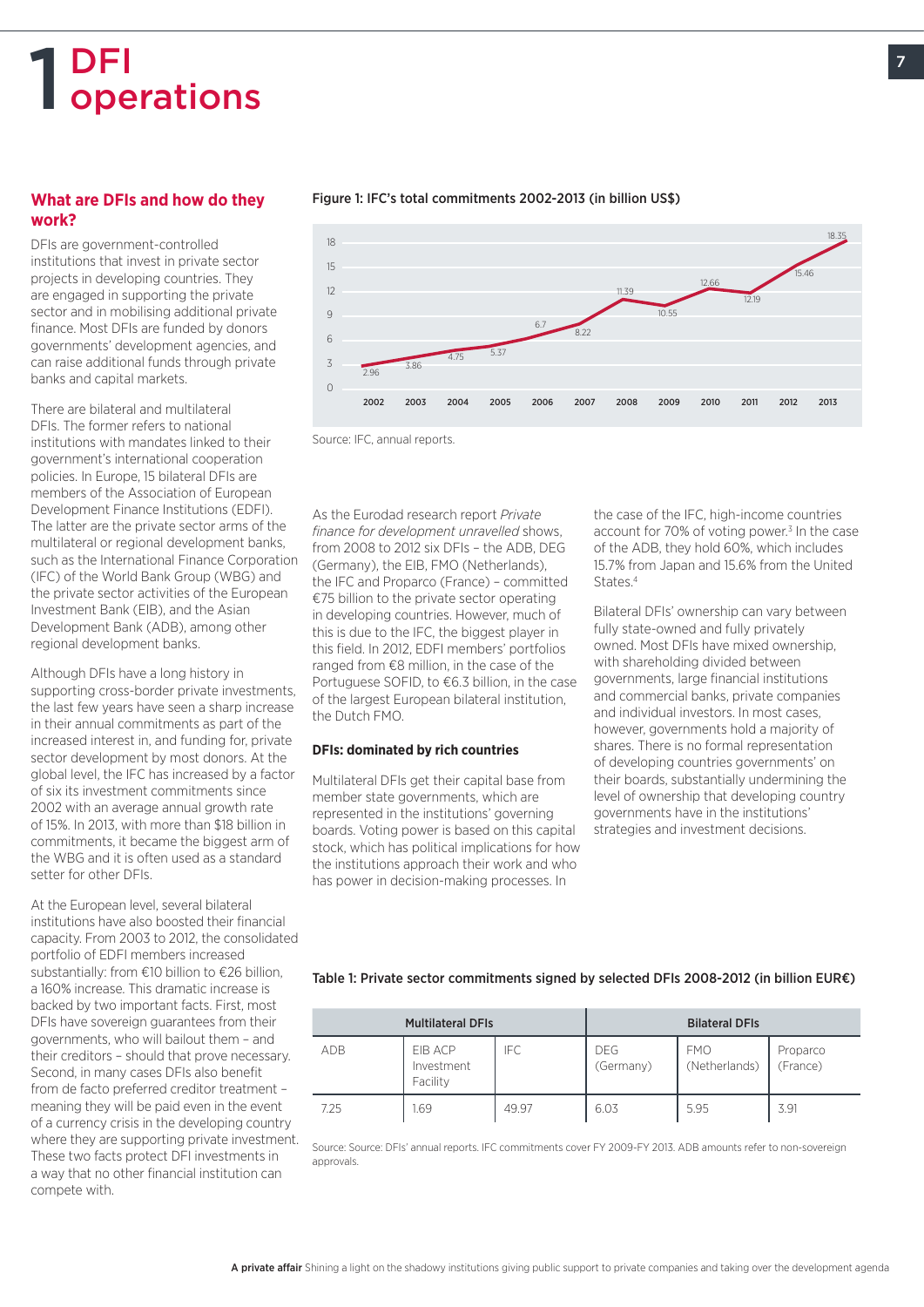#### **DFIs' mandates: prioritising development or profit?**

Originally, many DFIs were set up by developed countries to protect their overseas interests and to support their domestic companies in their former colonies. This legacy still continues in many cases. In some other cases, DFI mandates have shifted towards supporting the development of a private sector to kick-start the growth necessary to create better living conditions for the poor.

Overall, the mandates of today's DFIs are not homogeneous. Some have an explicit mandate to promote development by fostering the private sector and economic growth, whereas others prioritise support to an efficient private sector. Although most DFIs have the mandate to promote development, they are organised like private corporations with commercial profitability

considerations, often implying a trade-off between these goals.

#### **ODA to the private sector: DFI funds reported as aid**

DFIs and development agencies are frequently interlinked as most DFIs receive transfers from the public sector (shareholder governments) to support their activities. These resources are aimed at private sector beneficiaries, either through direct subsidies or indirectly through the conditions under which DFIs operate, for example, their cheap cost of borrowing thanks to their state guarantees. However, each institution presents different features in this regard.

DFI funds and ODA resources are increasingly being pooled together, or 'blended'. Although the OECD Development Assistance Committee (DAC) establishes criteria for flows to be reported as ODA, the question of

what proportion of DFI funds are reported as ODA is currently impossible to answer due to the lack of harmonised reporting practices and poor data. Public resources that are intended to be reported as ODA are used by DFIs in the following manner:

- technical assistance funds channelled through DFIs;
- capital subscriptions to DFIs;
- interest rate subsidies;
- guarantees.

Moreover, owing to a major flaw in the reporting system for ODA, highlighted by Eurodad's report *A matter of high interest*, 9 market-rate loans can meet the 'concessionality' criteria and be counted as ODA, leading to inflated ODA figures and incentives for loan-based over grant-based aid.

#### Figure 2: Ownership and shareholding voting power by country income groups of selected institutions





1.4%

98.6% EU member states



**FMO7 PROPARCO8**



**DEG**

100% German state<sup>6</sup>

51% Dutch state 42%

owned by large Dutch banks



57% French state



international financial organisations

1%

financial organisations

**Middle-income countries** Middle-income countries and low-income countries Countries Other high-income country actors

A private affair Shining a light on the shadowy institutions giving public support to private companies and taking over the development agenda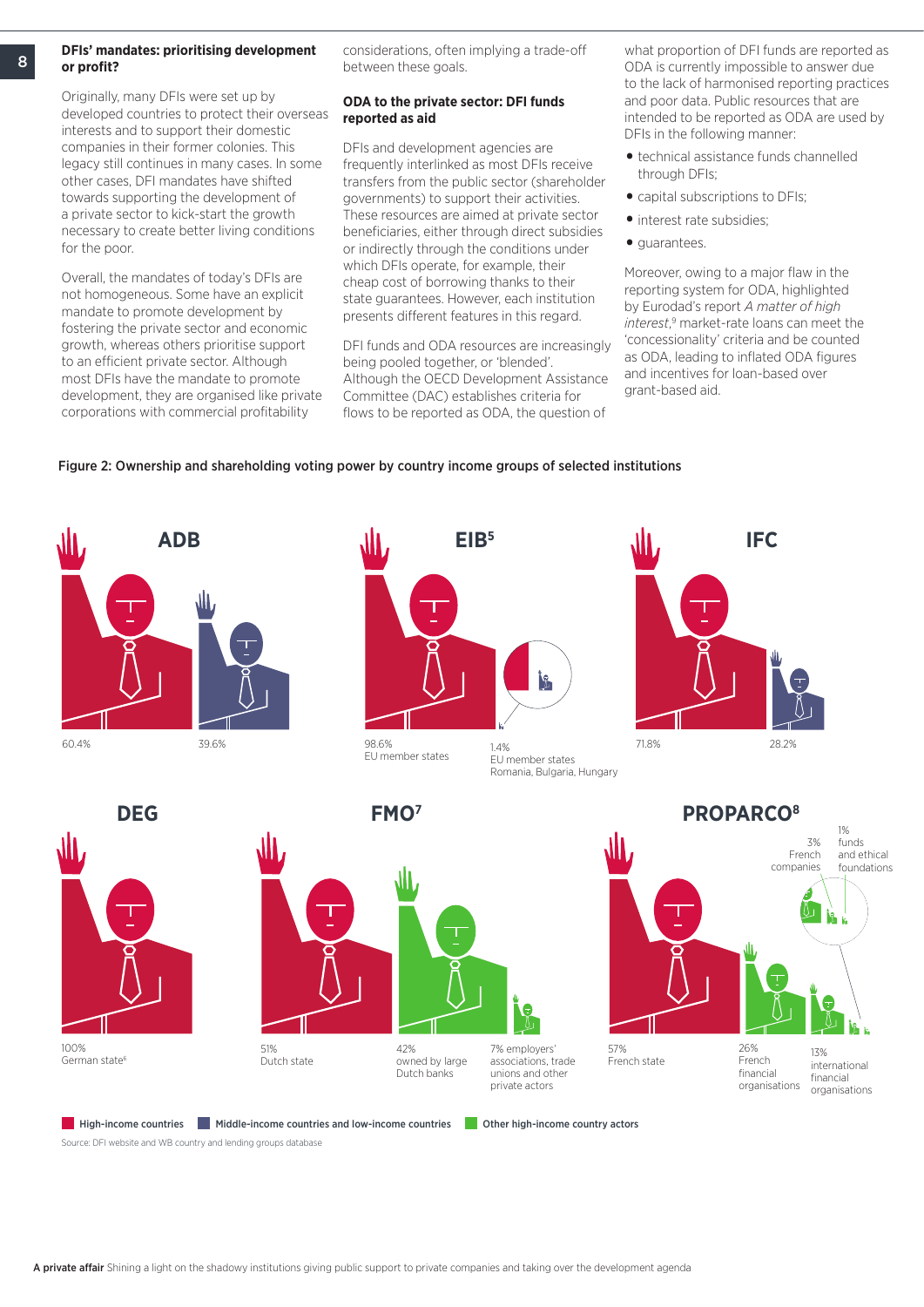#### **How DFIs target different private sector beneficiaries**

DFIs use different financing products to target private sector actors operating in developing countries. Usually, a distinction is made between loans and equity instruments, but other more complex financial instruments are also part of DFI financial products. Here we present the instruments most commonly used by DFIs.

## Direct loans



The DFI lends to a company to undertake a specific project. The IFC, for example, generally lends up to 25% of the total cost of a project. A distinction is made between senior and junior loans. Senior loans are the first to be paid back in case of default, making them more secure for the lender. Junior loans are the last to be paid back, making them more risky.

## Guarantees



A guarantee is defined as a legally binding agreement under which the guarantor agrees to pay the lender part or the entire amount due on a loan, equity or other instrument if the borrower defaults. Guarantees generally do not involve an actual transfer of funds, unless the borrower defaults. Guarantees mainly serve to reduce the risk of investments.

The IFC reports trade finance as guarantees, although it is normally regarded as a specific form of short-term finance.



## Private equity

Most DFIs invest in private equity funds, which borrow money to buy companies in developing countries. The fund aims to make money by selling on the company at a later date at a higher price, paying off the money borrowed to buy the company and also making a large profit. Private equity firms have been criticised when their strategy involves asset-stripping of the companies they buy, or ruthlessly driving down costs through, for example sacking workers. DFIs normally invest as a 'limited partner', which means that they contribute a limited stake but do not run the fund.

### Loans to financial intermediaries



Most DFIs provide loans to financial intermediaries, which are loans to banks or other financial sector entities that then on-lend to their clients. Unlike direct loans, DFIs do not generally require the intermediary to contribute with additional capital.

#### **Hybrid** instruments 'quasi-equity' and mezzanine finance



Hybrid instruments combine the characteristics of loans and equity. These are usually subordinated or junior loans, which have fixed repayment conditions but are to be paid after all senior loans, or preferred equity, which require less rigid repayment conditions, but are to be paid before common equity holders. As they are riskier than senior loans these entail higher returns. In the case of convertible debt, they can be converted into equity stakes if there is a problem with loan repayments.



Most DFIs issue loans in which they act as a broker between borrowers and commercial lenders. Generally, the DFI acts as the sole 'lender of record'. This decreases the risk for commercial lenders who benefit from the preferred creditor status of the DFI, meaning that they are more likely to be repaid, even in the event of a foreign exchange crisis. The borrower signs a single loan agreement with the DFI and the DFI signs a participation agreement with the other lenders. The DFI portion of the loan is known as the 'A loan', and the other participants' syndicated loans are known as 'B loans'.

## Direct equity investments



DFIs acquire equity stakes – stocks and shares – in private sector companies. These may be publicly listed in the stock market, or may be privately owned. This means the DFI owns a portion of the company, which may earn it dividends. In general these are nonvoting shares, which restrict DFIs' management role in the company. They are mostly bought for a limited period of time and then sold, often through stock market flotation of the company if it was a private company. The IFC generally invests between 5% and 20% of a company's equity.

Grants



Transfers made in cash, goods or services for which no repayment is required. The most common type used by DFIs and reported as ODA are not really 'grants' in the normal sense of the word (which implies a cash donation), but advisory services and technical assistance. Some DFIs also use grants to soften the conditions of the loans (concessional loans, i.e. loans under market conditions). For example the concept of 'blended finance' involves a grant combined with a loan or equity.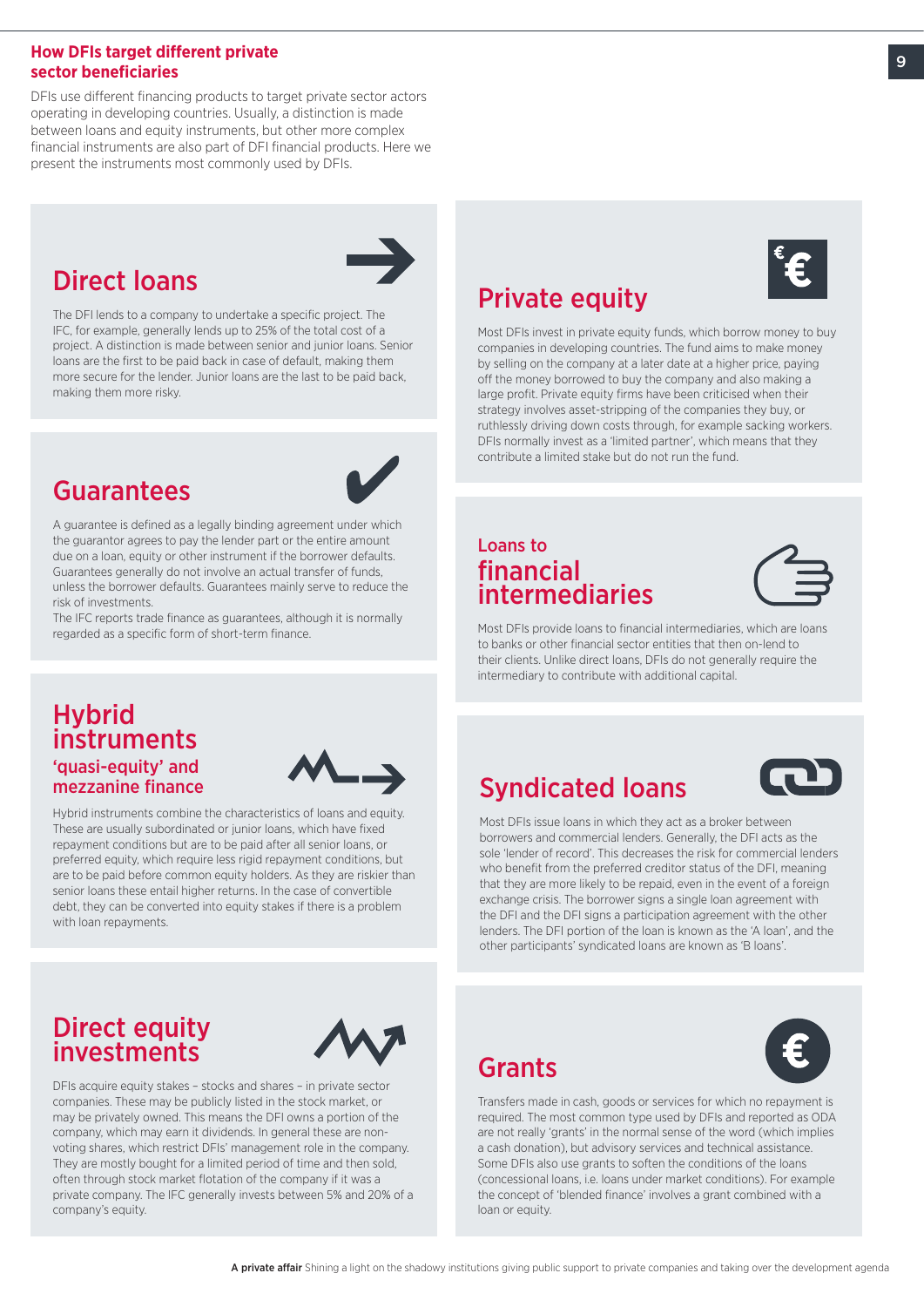Figure 3: Selected DFIs' usage of financial instruments, 2008-2012 (% of total new commitments)



On average over 50% of public finance flowing from DFIs to the private sector goes to the financial sector.

**"**

Eurodad research report *Private finance for development unravelled* shows that between 2008 and 2012, four institutions alone – ADB, DEG, the IFC and Proparco – committed an estimated €67 billion to the private sector. Of these resources:

- more than half (€34 billion) were loans;
- 16% were equity;
- 29% were guarantees, mainly from the IFC and ADB (see Figure 3);
- very small amounts were quasi-equity instruments, but the real figures may be much higher as quasi-equity is often reported as either debt or equity instruments and more detailed data is often unavailable.

However, aggregated figures on the use of financial products mask a diversity among various institutions, mainly at multilateral level, as Figure 3 shows.

#### **Development implications of financial instruments**

There is little theoretical or empirical evidence available to support any particular instrument, from a development perspective. Each instrument entails possible benefits for the DFI client – private sector companies – and potential problems for the receiving country, particularly in terms of assessing financial leverage, transparency, accountability and macroeconomic impacts (see Table 2).10

It is often more important to focus on the overall impacts of DFI operations, as they contribute to the promotion of foreign direct (private) investment (FDI) flowing to developing countries. FDI can have an impact on the macroeconomic situation and the size and structure of the financial system in receiving countries, and the implicit and explicit subsidies and support DFIs provide inevitably can favour foreign over national investors.

Private capital flows can significantly increase receiving countries' exposure to macroeconomic risk, financial instability and volatility. For example, the devastating Asian financial crisis at the end of the last century was precipitated by huge reversals of capital – mostly equity investments – as foreign investors panicked and withdrew their money rapidly.

#### **Who gets investment from DFIs?**

#### **DFIs favour middle-income countries and companies in OECD countries – some in tax havens**

DFIs cover all regions with their operations, but middle-income countries receive the vast majority of DFI loans and investments. Although some DFIs have strategic priorities in terms of regional targets and even specific targets relating to low-income countries (LICs) and lower middle-income countries  $(LMICS),<sup>11</sup>$  in practice DFIs show minimum support for companies in LICs and the majority of DFI investment goes to middleincome countries (MICs). The case for DFI

investment in MICs is much harder to justify as they have much better developed financial sectors, and attract significant foreign capital already.

Moreover, DFIs invest mostly in companies based in rich countries and some in tax havens, which casts doubt on the development impact of these investments.

Research by the Bretton Woods Project on IFC investments in the financial sector during the period FY2010-FY2013<sup>12</sup> revealed that:

- 35% of financial intermediary projects went to upper middle-income countries. specifically to countries such as Russia, Brazil, China and Turkey.
- Global scale clients represented over 17% of the total.
- Low-income countries received only 5.5% of IFC financial intermediary financing.

Eurodad research for our *Private profit for public good?*13 report showed that only 25% of all companies supported by the EIB and IFC during the period 2006-2010 were domiciled in low-income countries. Almost half of the funds distributed by DFIs during the same period supported companies based in Organisation for Economic Co-operation and Development (OECD) countries and some in tax havens. Also, close to 40% of the companies are big companies listed in some of the world's largest stock exchanges.

This investment pattern focuses on 'low hanging fruit' and casts doubt on whether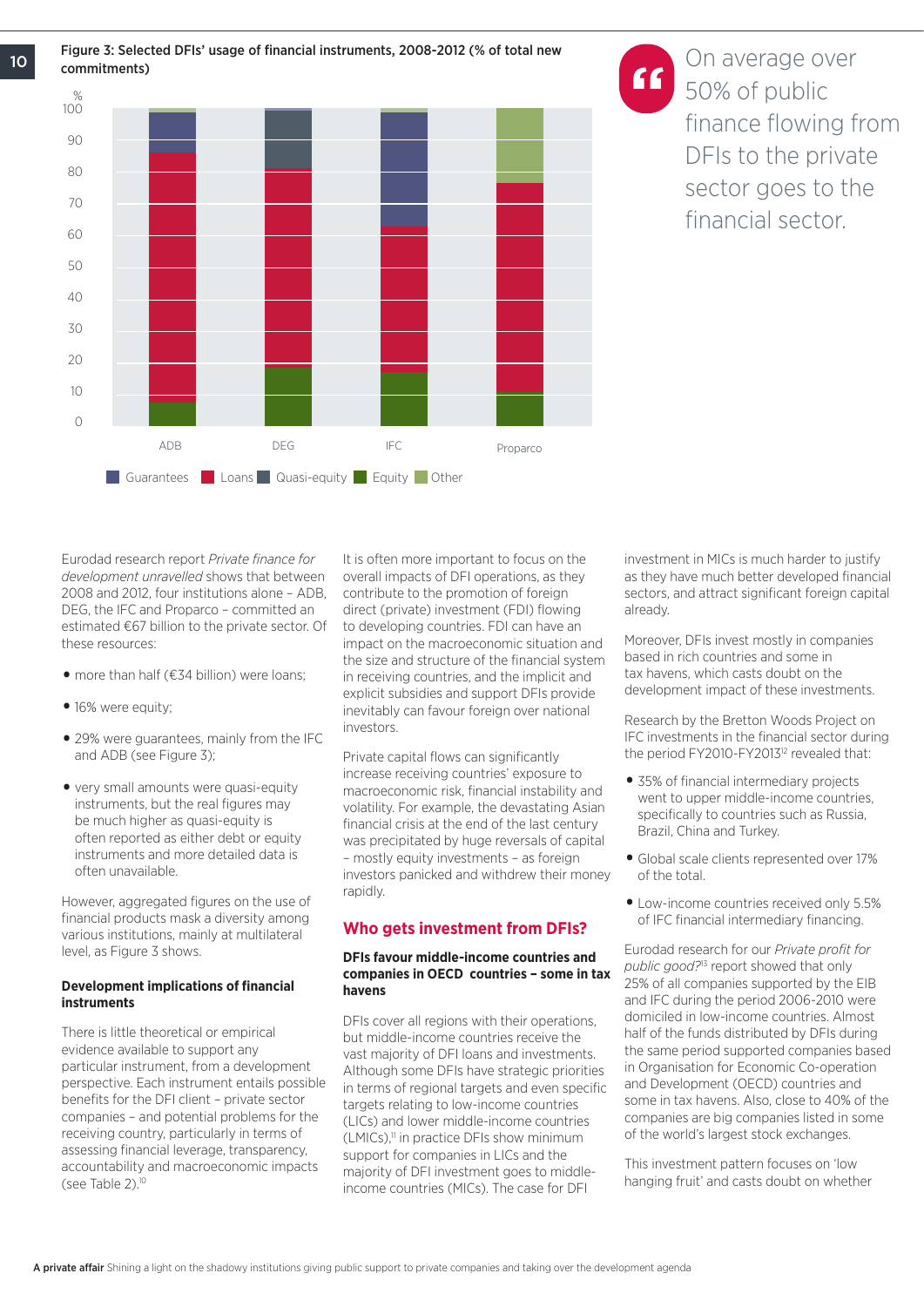| <b>Financial product</b>  | Possible private company benefits                                                                                                                                                                                                                    | Potential problems for developing country                                                                                                                                                                                                                                                                                                                                                                                                                                                                                                                                                                                                                                                                                                                                                                                                                                                                            |
|---------------------------|------------------------------------------------------------------------------------------------------------------------------------------------------------------------------------------------------------------------------------------------------|----------------------------------------------------------------------------------------------------------------------------------------------------------------------------------------------------------------------------------------------------------------------------------------------------------------------------------------------------------------------------------------------------------------------------------------------------------------------------------------------------------------------------------------------------------------------------------------------------------------------------------------------------------------------------------------------------------------------------------------------------------------------------------------------------------------------------------------------------------------------------------------------------------------------|
| Loans                     | • Clear cost of finance.<br>. More stable than equity in relation to<br>changes in ownership.<br>• Company and other investors benefit<br>from DFI 'stamp of approval'.<br>• If blended loan, cheaper financing/<br>additional technical assistance. | • Potential debt impacts (private and/or public) – if the loan goes sour, the state<br>often has to step in and take on the liability for the loan. Lack of transparency,<br>particularly of financial intermediary loans, increases uncertainty.<br>• If the loans are large and made in foreign currency, this may affect the exchange<br>rate of the country, damaging the economy through making exports more<br>expensive (known as a 'Dutch disease').<br>• Cheaper loans and guarantees may offer foreign companies an advantage over<br>domestic companies.<br>• Unclear alignment with partner country development objectives, and little input<br>into strategic decisions on where directed.<br>• If blended loan, opportunity costs as it diverts ODA from grants.<br>• Little influence over monitoring and evaluation.<br>• Challenging to reach small and medium-sized enterprises (SMEs) or informal |
| <b>Hybrid instruments</b> | • Combine pros and cons of debt and<br>equity.                                                                                                                                                                                                       | companies.<br>• Combine pros and cons of debt and equity.                                                                                                                                                                                                                                                                                                                                                                                                                                                                                                                                                                                                                                                                                                                                                                                                                                                            |
| Equity                    | • Increased debt-free financing.<br>• Increased creditworthiness.<br>• May bring technical expertise or advice<br>(though DFIs tend to take a back seat<br>role).                                                                                    | • Foreign equity investments are the most volatile and pro-cyclical financing source<br>for developing countries - with significant potential to trigger crises.<br>• Unclear effect on actual company in terms of improving practices and impacts, as<br>DFI ownership stake does not usually mean strong influence over company.<br>• Challenging to reach SMEs or informal companies.                                                                                                                                                                                                                                                                                                                                                                                                                                                                                                                             |
| Private equity            | • Easy for accessing various investors.<br>• Increased creditworthiness and access<br>to risk capital (DFI 'stamp of approval').                                                                                                                     | • Additionality very difficult to assess.<br>• Confidentiality constraints hamper transparency and accountability.<br>• Risk of negative impacts.                                                                                                                                                                                                                                                                                                                                                                                                                                                                                                                                                                                                                                                                                                                                                                    |

DFIs are giving the green light to (the use of tax havens), **11** and are therefore helping to legitimise the potentially harmful use of such jurisdictions.

DFIs are succeeding in supporting the most credit-constrained companies in the world's poorest countries. This market-driven pattern questions DFIs' added value as development institutions, as companies operating on a global scale and from high-income countries should be able to access credit or capital markets on commercial terms. Even more worryingly, this approach challenges the poverty and development focus of DFIs, with concerns also raised by the World Bank's own Independent Evaluation Group (IEG).<sup>14</sup>

The issue of routing DFI investments through offshore financial centres or 'tax havens' is itself extremely worrying. Currently, there is an overwhelming recognition that tax havens play a key role in international tax dodging by both companies and individuals

and are costing the developing world billions of dollars every year. At the global level, trillions of dollars have been channelled through tax havens to avoid and evade taxes. A conservative estimate by the Tax Justice Network shows that between \$21 and \$32 trillion at least had been invested through 'offshore' secrecy jurisdictions as of 2010.15 By channelling investments through offshore financial centres, DFIs are giving the green light to their use, and are therefore helping to legitimise the potentially harmful use of such jurisdictions. Although reliable figures on the amount of money routed through tax havens for tax avoiding purposes are not easily available, due to lack of consistent reporting and inadequate information about the real owners of companies, previous research by CSOs and academics<sup>16</sup> has exposed DFI

practices extensively. Not addressing illicit finance in an effective way could undermine and counter the development results that DFIs set out to achieve.

#### **What sectors? A focus on the financial sector**

On average over 50% of public finance flowing from DFIs to the private sector goes to the financial sector, both in the form of loans and equity. Though multilateral and bilateral DFIs invest in a wide variety of sectors, including infrastructure and agribusiness, they are increasingly focusing on the financial sector and concentrating on commercial banking. This is either to support financial institutions directly or to use them as an intermediary that is set to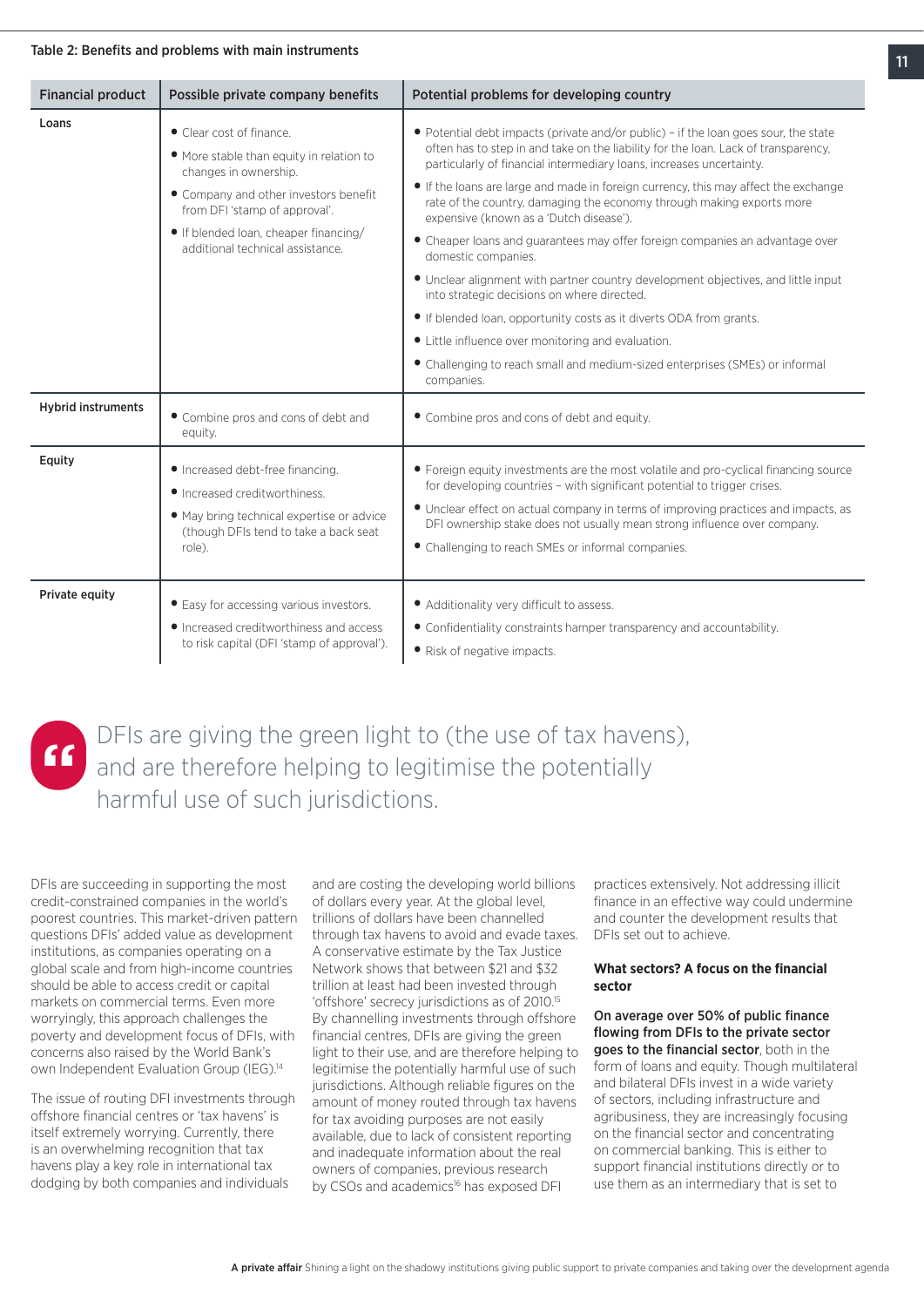lend to other companies. Serious questions have been raised in relation to what kind of development impact investments in the financial sector have, particularly after the recent financial crisis (which was driven by irresponsible investment decisions and financial deregulation), and what the real impact of these investments on the ground are. There is also a high opportunity cost associated with these investments, as the money invested in the financial sector is not available to invest in other kinds of projects.

A recent evaluation by the World Bank's IEG17 reviewed 166 IFC investment projects that target SMEs through financial intermediaries, finding that only 20% of the projects define SMEs and have provisions mentioning SMEs as beneficiaries. DFIs claim the rationale for favouring the financial sector is rooted in the need to address access to finance problems of micro, small and medium-sized enterprises (MSMEs). As DFIs have no public banking facilities, they engage with MSMEs through intermediaries,

which also implies lower transaction costs for them. However, lack of transparency in the reporting of this sector and of adequate monitoring and evaluation mechanisms mean it is unclear whether DFIs have been successful in achieving their intended targets, as the IEG report shows. In addition, DFIs' definition of MSMEs is highly controversial, as a loan of up to \$2 million to its client still counts as an MSME loan.18

#### **Box 1: Hard to justify – IFC investments without clear development outcomes**

#### **Investments in five-star hotels owned by multinational chains**

In Ghana and Jamaica, for example, the IFC invested in Mövenpick (\$26 million)<sup>19</sup> and Marriot (\$53 million) respectively.<sup>20</sup> two multinational hotel corporations. These investments were justified by their potential to create jobs, but several actors have raised concerns in relation to their questionable development impact or need for public subsidy. These include impacts in crowding out other sources of funds and even "entering into direct competition with the people [the IFC] claims it wants to lift out of poverty" (see endnote 19). Bilateral DFIs also show the same type of investment pattern. The UK's CDC, formerly the Commonwealth Development Corporation, has been financing builders of gated communities, shopping centres and luxury property in poor countries such as Kenya, El Salvador and Mauritius, among others.<sup>21</sup> Belgium's BIO has invested in fitness centres in Colombia22 and Sweden's Swedfund in Radisson Blu Hotel in Addis Ababa, Ethiopia.<sup>23</sup>

#### **Investments through financial intermediaries harmful to local communities**

The IFC's investment model through financial intermediaries has a serious basic flaw: if the financial intermediaries harm local communities' human rights, social development or environmental sustainability, there is little that can be done, and often little information available due to the inherent lack of transparency of the IFC's model. The World Bank's Compliance Advisor/ Ombudsman (CAO) argued in an audit report that the IFC "*knows very little about potential environmental or social* 

*impacts of its financial markets lending*" and cannot even claim that it meets a 'do no harm' requirement.24

In **Honduras**, IFC's direct investment in Dinant Corporation, a palm oil and food company, triggered a formal complaint from local communities about human rights abuses. As a result of a CAO investigation of this direct investment, it came to light that the IFC also has a relationship with Dinant through a 2011 investment in the country's third largest bank, FICOHSA. A January 2014 CAO audit report<sup>25</sup> found that the IFC violated nearly all its performance standards by investing in Dinant, which has repeatedly been accused of involvement in the killing, kidnapping and forcible eviction of peasant farmers who lay claim to their land. At the same time, IFC's investment in FICOHSA is currently subject to an investigation by the CAO and the audit report is due to be published in (boreal) summer 2014.26

In Cambodia, the IFC has been instrumental in alleged 'land grabbing' following the acquisition of vast amounts of land by IFC-backed Vietnamese companies for producing rubber. In 2002, the IFC invested in the private equity fund Dragon Capital Group, which subsequently lent money to two of Vietnam's largest companies, Hoang Anh Gia Lai (HAGL) and the Vietnam Rubber Group. These companies acquired more than 200,000 hectares of land through a series of obscure deals with the Laos and Cambodian governments.27 In February 2014, local members of 17 villages and five Cambodian non-governmental organisations (NGOs) filed a complaint to the CAO, raising environmental and social concerns and claiming that these acquisitions have been harmful to their standard of living and the environment. The CAO is currently facilitating a voluntary dispute resolution process between both parties.<sup>28</sup>

#### **Lessons learned?**

Following pressure from civil society groups, the IFC recently presented its Lessons learned document<sup>29</sup> in April 2014. The document, which could be seen as a mea culpa following recent failures, including Dinant Corporation in Honduras. It claims that there is a "*concerted effort to improve procedures, guidance for staff*, *clients and training*", which is a positive starting point. Other positive elements included are the acknowledgment of the need to improve in several areas including spotting and managing risk; improved consultation with communities as a way to avoid conflict; increased attention to legacy issues, country context and security/ conflict context, and the intention to introduce a number of new tools and mechanisms, including the Guidance Note on Land, risk screening of agribusiness and forestry investments and the creation of a 'High Risk' list.

However, civil society groups remain concerned about the number of fundamental omissions, such as institutional culture and incentives to elevate the emphasis on environmental and social due diligence, miscategorisation of risk, which has implications for due diligence and supervision, and the need to prioritise human rights, among other issues. In June 2014, civil society groups sent a letter to the IFC and the Bank's board, calling for a *"a public commitment to a time bound plan for the lessons learned exercise"*, in order to produce the necessary changes to avoid future harm to communities and the environment. Groups also urged the IFC to demonstrate real commitments to ensure that these lessons are not only learned, but also influence future decision-making processes.30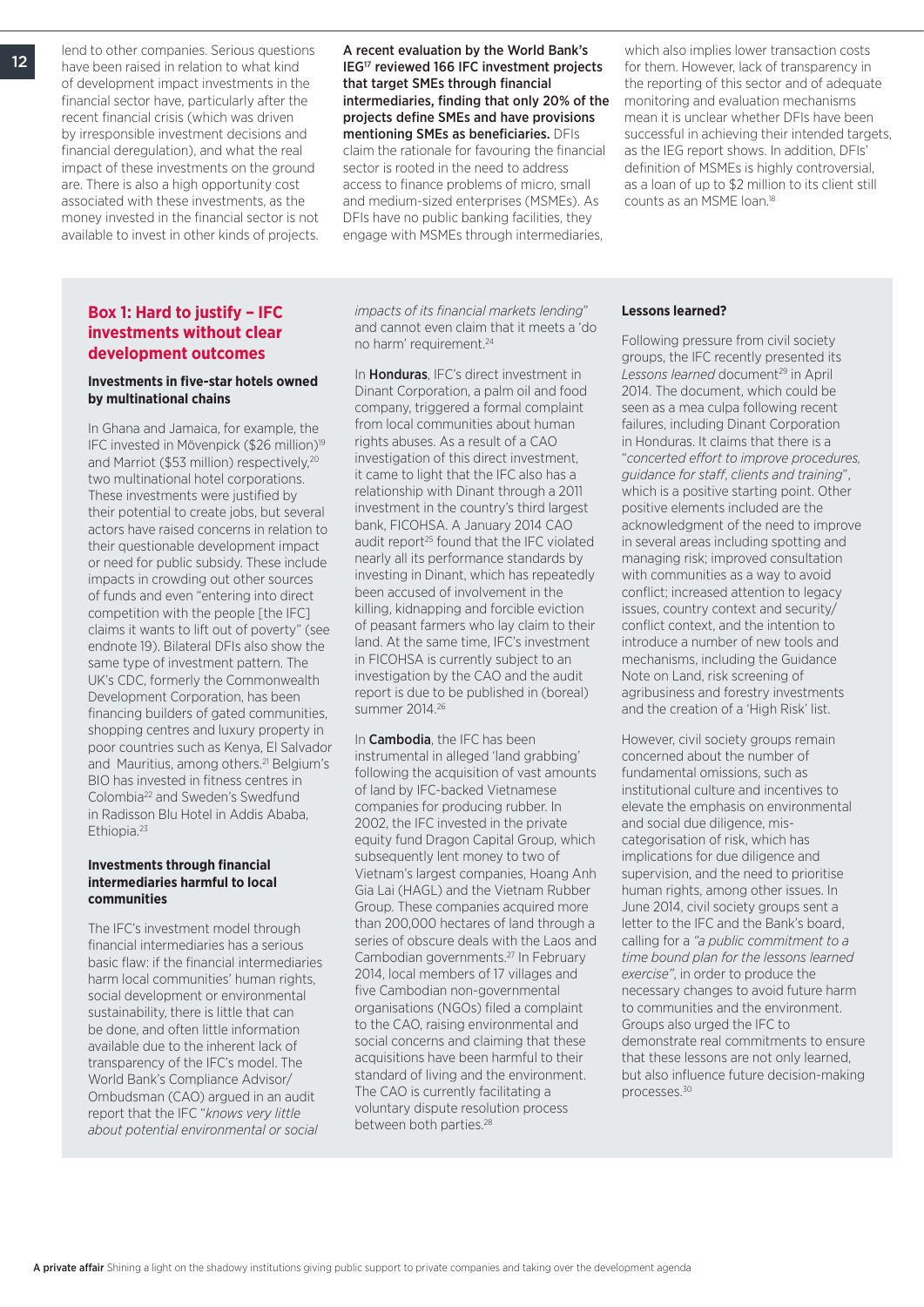# 2 Challenges for<br>
2 DFI operations

#### **No clear development outcomes**

DFIs face important challenges demonstrating causal effects on poverty reduction in developing countries, including impacts on reducing inequality, on women's right and on marginalised groups. This is partially due to the nature of investing in the private sector, where social outputs are not normally the objective of the private sector partner, and are difficult to measure. DFIs have developed different systems for assessing the impact of their operations, among them the IFC's Development Outcome Tracking System (DOTS), the DEG's Corporate Policy Project Rating (GPR) and the EIB's Results Measurement framework (ReM). However, despite recent efforts to try and harmonise practices and systems, it is still very difficult to compare 'development impact' on the basis of the available data.

Some evaluation reports have cast doubt on the real impacts of DFI operations and challenged the way DFIs decide their investment strategies. In the case of the IFC, an IEG evaluation report from 2011<sup>31</sup> on the IFC's poverty focus and its effectiveness for greater poverty impact, states that "*IFC's interventions are designed to contribute to growth, although it has been challenging for the Corporation to integrate distributional aspects in projects*". Worryingly, "*fewer than half the projects reviewed for this evaluation included evidence of poverty and distributional aspects in project design*". In addition, a recent evaluation of FMO is not conclusive about whether development outcomes are actually driving investment decisions. It found that, in 50% of the sample, the expected development impact was more positive than the actual results. It also mentions that "*there is very little information or analysis available (…) to demonstrate development impact or additionality comprehensively*".32

Existing responsible finance standards are insufficient. Most DFI are signatories to international investment agreements such as the equator principles or other responsible financing frameworks. The IFC Performance Standards have become globally recognised as a benchmark for environmental and social risk management. They were revised in 2012 following a multi-year consultation process. Although these revised standards included key changes, such as the categorisation of financial intermediaries' projects according

Ownership by developing countries is a key principle for development effectiveness and it often determines the success of any development intervention. **"**

to risk, a requirement for free prior and informed consent from indigenous peoples in certain situations and protection for migrant workers, among others, they have been criticised for being too weak on human rights due diligence to ensure that communities affected by the IFC's activities are protected. There has also been criticism of its lack of independent verification or adequate disclosure of its monitoring and supervision reports.

The implementation of safeguards and standards has often been developed with direct operations in mind, while recent increases in intermediary investment pose specific challenges to standards, monitoring and evaluation. Intermediary lending, as well as dealing with suppliers and subcontractors within global value chains, present particular challenges to due diligence procedures.

Moreover, important challenges remain with the implementation of the standards that are in place.

#### **Little developing country ownership over DFIs and their strategies**

Ownership by developing countries is a key principle for development effectiveness, recognised by various international commitments made by the donor community, and it often determines the success of any development intervention. However, due to the nature of DFIs' shareholding and/or their voting power structures, DFIs are driven by developed countries. Recipient countries are either not represented, or are only very weakly represented in DFIs' governance structures. In addition, DFIs are not conducive to the meaningful participation of governments and citizens from developing countries, to whom they ought to be accountable. Although some European bilateral DFIs have regional

representatives in the field, these offices have very limited resources, cover a group of countries and/or regions and are mainly focused on managing the first phase of the project pipeline.

DFIs' governance structures and practices mean that their operations are unlikely to be aligned with national development strategies and priorities. Development plans, defined at national level through a democratic and inclusive process, have the potential to direct and influence foreign private investments in a way that ensures sufficient investment in key areas with a particular focus on increasing productivity, employment and sustainable poverty-reducing growth. Given the high risks of external capital and the overarching need for stability in the financial sector, failures in driving investment strategies by local needs and priorities run the risk of doing more harm than good.

In practice, a more effective way for DFIs to operate could be to channel their resources to national or regional publicly-owned institutions for them to support private sector actors at the national and regional level, in line with development strategies. This could also increase corporate, environmental, social and governance standards, as well as the risk management and supervision capabilities of these institutions. As national development banks have a proven track record as countercyclical investors and huge potential to mobilise domestic savings,<sup>33</sup> they should be considered as the natural partner for (northern) DFIs.

Therefore, there is a need for a strategic reflection coming from developing country stakeholders on the role and structure of a financial sector that is conducive for sustainable development, and what the role of DFIs could be to support this. This reflection might find that low-income countries, for instance, are better served by a large number of small banks working in local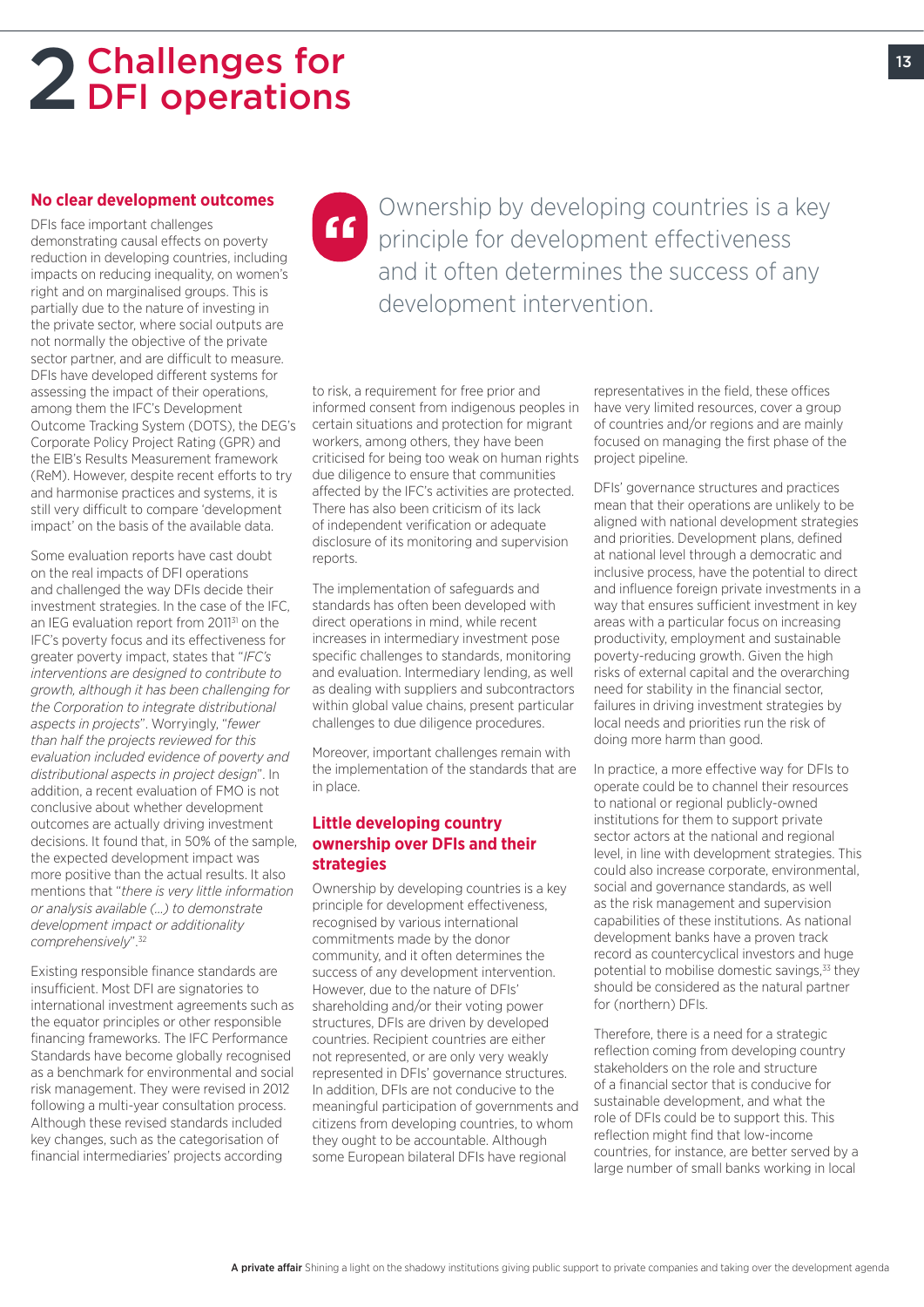areas and sectors they understand well. It could also look at which financial services are actually most important for poor people and how to deliver these.<sup>34</sup>

#### **Seriously inadequate transparency and poor accountability**

Based on a narrow understanding of DFI mandates, DFI staff often regard their fund managers and private sector clients as their main stakeholders, since they are mainly accountable to them in practice without clients there is no 'business'. As development actors, however, DFIs should be accountable to a variety of actors and provide meaningful information that enables public scrutiny and mechanisms for the participation of affected communities. As most DFIs are at least partly owned by donor governments, consultations with donor governments are formally expected, while parliamentary scrutiny is rarer. Dialogues with CSOs, both in donor and beneficiary countries, and governments and parliaments of beneficiary countries, are also unusual. As DFIs often claim, at the project level, stakeholder consultations are required by the IFC Performance Standards, including the establishment of grievance mechanisms both at the level of project-affected stakeholders, as well as the personnel of the investee companies. However, questions often arise in terms of proper implementation of what is written on paper.

While the IFC and other multilateral DFIs have already put in place independent redress mechanisms, European bilateral DFIs rarely have such mechanisms, or are in the process of developing them. In January 2014, the Dutch FMO and German DEG established an independent complaints mechanism, which in the case of the former involved consultation with CSOs. It remains to be seen how these mechanisms will impact on the investments of these institutions.<sup>35</sup>

Currently, transparency standards are not consistent with development effectiveness principles, especially when dealing with financial intermediaries and what happens at the level of the intermediary's client. Independent evaluations have concluded that DFIs' transparency vis-à-vis the general public is limited, which in turn constrains the ability of stakeholders to effectively

exercise external influence. This lack of information is often justified based on banking secrecy and protection of DFIs' and business partners' commercial interests. As DFIs are publicly backed institutions with development mandates, they should adhere to transparency standards applicable to other development actors.

In general, multilateral DFIs seem to do a better job of disclosing information, but they still remain unacceptably opaque. The IFC discloses all commercially nonsensitive information, which means financial information on the project level and nonfinancial information regarding contractual relationships are not disclosed, but periodic updates that include development and risk ratings of projects are available. At the European bilateral level, the Dutch FMO recently adopted a disclosure policy that could be seen as the most advanced for bilateral DFIs. However, it is still below IFC practices in this regard. Although the German DEG has signed the Extractive Industries Transparency Initiative (EITI) and the Corporate Governance Development Framework, it is the institution with by far the least formalised and least comprehensive policy in terms of transparency and disclosure of information, which is justified by legal adherence to the German Banking Secrecy Law.

#### **Providing additional finance or crowding out others?**

Since DFIs focus so heavily on countries and sectors where private capital is relatively abundant, and focus so little on the poorest countries or under-served areas and sectors, this suggests that there is a serious risk that they are not providing new finance for the private sector, but are simply crowding out other possible financiers. In other words, by providing more favourable loans and investments than domestic banks or financial institutions, they may be damaging the domestic financial sector. In addition, it is not clear whether the private finance that DFIs co-invest with was brought in by the DFIs' involvement, or whether it would have happened anyway.

Assessing financial 'additionality' – whether DFIs finance projects that would not get financing from other sources – is difficult, but unfortunately DFIs simply do not take this issue seriously enough. Instead they

frequently quote 'leverage ratios' that assume that all of their financing is new and additional, and that all co-financiers would not have made any investments without the DFI's involvement. In fact, higher leverage ratios might also imply that the project is more likely to have been funded without any public sector involvement. This position is clearly completely inadequate: DFIs should make a serious effort, involving independent experts, to produce reliable and robust assessments of these issues.

#### **Macroeconomic risks**

DFIs contribute to the foreign private investments flowing into developing countries by supporting foreign companies or by investing their own (foreign) capital directly in local businesses. However, foreign investment should not be seen as an end in itself, as positive impacts are often accompanied by many risks and problems, including macroeconomic problems. By promoting foreign capital inflows, DFIs can increase the exposure of developing countries to foreign capital markets and investors, which has proved to be highly problematic, particularly the experience of Asian countries during their last financial crisis. In fact, developing countries have spent the last decade and a half building huge stockpiles of reserves to protect themselves from instability caused by inflows and outflows of foreign capital.

In addition there is a risk associated with external, private borrowing potentially leading to unsustainable and damaging debt situations. Recent experience of the financial crisis in many countries shows how private debt may end up as public debt through explicit or implicit government guarantees, which are known as contingent liabilities. In many developing countries, this institutional framework is weak so that actual magnitudes of private debt and related risks are not known to regulators and policy-makers.

There are also a number of additional reasons why a more cautious approach to foreign investment is needed in international discussions about financing for development:

• A focus on natural resources – foreign investment often goes to specific countries, particularly major exporters

Currently, transparency standards are not consistent with <sup>"</sup> development effectiveness principles...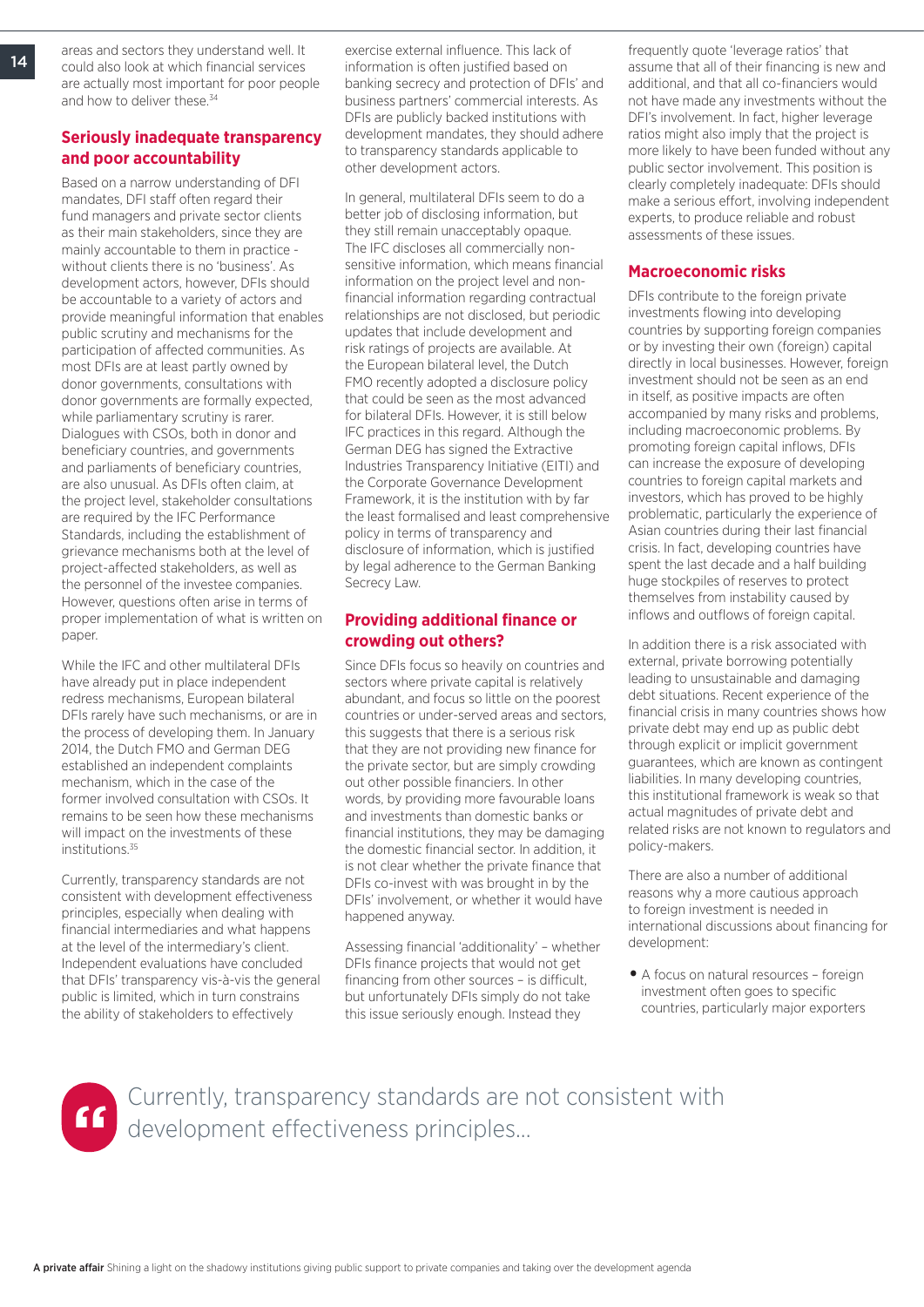of natural resources. This is highly problematic, as the resource extraction sector has a low decent job creation potential, can have huge social, environmental and human rights impacts, and increases problems of macroeconomic management.

• Resources flowing out: profit repatriation and tax evasion – foreign investment is often associated with profit repatriation and outward withdrawal of equity capital. Illicit financial flows due to trade mispricing and other tax minimisation tactics contribute to a draining of domestic resources mobilisation in receiving countries. For instance, repatriated profits on foreign direct investment accounted for \$420 billion in

2011,36 while illicit financial flows accounted for \$946.7 billion in the same year.<sup>37</sup> In addition, figures greatly overstate the real net financial private flows to developing countries. Outflows of profits made on FDI were equivalent to almost 90% of new FDI in 2011.

• Preferential conditions for foreign investors – foreign companies often put pressure on national governments to introduce favourable conditions – tax exemptions, tax stability agreements and lighter regulations. In some cases, threats of leaving the country are also used in order to get secure profits. This can have a negative impact in terms of competition with national private sector actors.

**"**

Foreign investment should not be seen as an end in itself, as positive impacts are often accompanied by many risks and problems, including macroeconomic problems.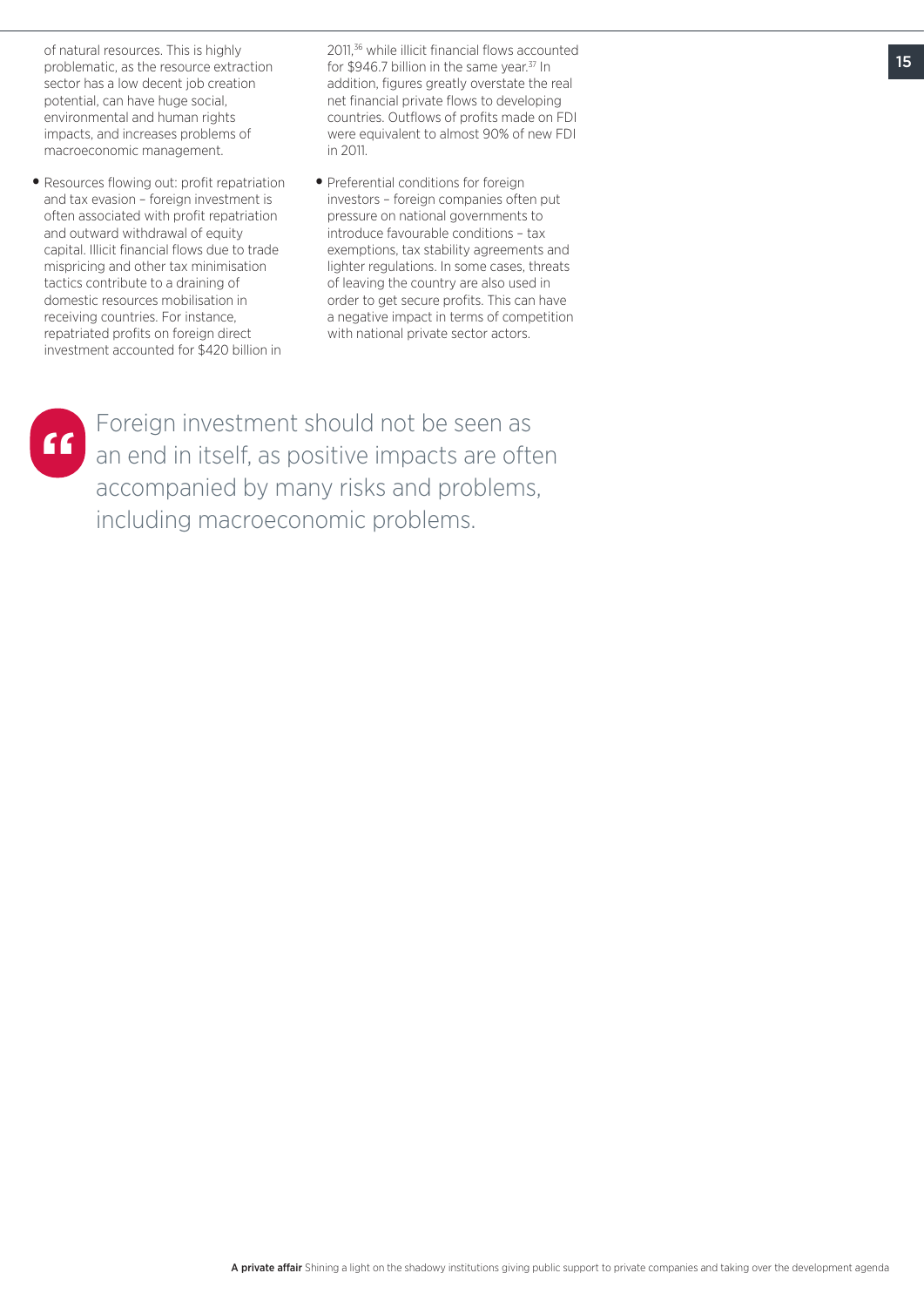#### 16 Conclusion and recommendations

Bilateral DFIs should not be seen as the default option for supporting private sector development, as they are controlled by developed countries, with little input into strategies or governance from developing countries. Not only does this make them less likely to align their investments with national plans and needs, but also means they will always be likely to be influenced by the desire to support companies from their home country. In fact, several have this objective in their mandate, which can only divert attention from pure development objectives. Most multilaterals currently suffer from the same problem, with a governance structure heavily biased in favour of developed countries and their investment strategies are not driven by national development plans. Only major reform of governance structures can rectify this situation.

Instead democratic ownership of any development intervention should be seen as the starting point, on the basis of national strategies and institutions of the recipient country. It will be more sustainable in the long run to help build national or regionally owned institutions than to expect donor-owned institutions headquartered hundreds or thousands of miles away to do the job. This also gets past the very real problem of DFIs having a tension between their development objectives and their desire to support firms from their home countries.

However, there is very little information about what developing country governments and stakeholders at the national level think of DFIs or what they expect from them. Before increasing and deepening DFI operations further, a full review from a developing country perspective should be conducted, for example by a committee of independent experts from government, CSOs and the private sector in developing countries. Issues that this review should consider include:

#### **Making development outcomes the overriding criteria for DFI project selection and evaluation**

#### To ensure this, DFIs should:

- Mainstream development objectives into all investments, with clear outcome indicators and effective monitoring of projects from the project selection phase to its completion.
- Require that the development outcome of all projects should be disclosed at project – not aggregated – level. This is crucial to improving accountability to external stakeholders and affected communities.
- Establish policies that ensure all contracts comply with high responsible investment standards, such as those outlined in Eurodad's Reponsible Finance Charter.<sup>38</sup>

#### **Aligning to developing countries' investment priorities to respect country ownership**

#### To ensure this, DFIs should:

- Develop a coherent framework that sets clear guidelines for how DFIs will align to country owned development strategies, developed by national governments in consultation with parliaments, civil society groups, communities and other stakeholders. DFIs should not attempt to influence these strategies.
- Report clearly on how country investment portfolios are aligned with national strategies.

#### **Targeting the neediest populations, and the poorest developing countries using appropriate instruments**

#### To ensure this, they could:

- Support 'frontier' sectors, such as climate change and agricultural systems designed to support food sovereignty. Priorities should be country-specific and country-driven and the focus should be on supporting sectors that are underdeveloped and underserved, as they are considered too high risk for most investors.
- Research efforts should be directed at identifying best practices in relation to financial products/ instruments with a focus on development impact and not crowding out other sources of private finance. In the case of guarantees, development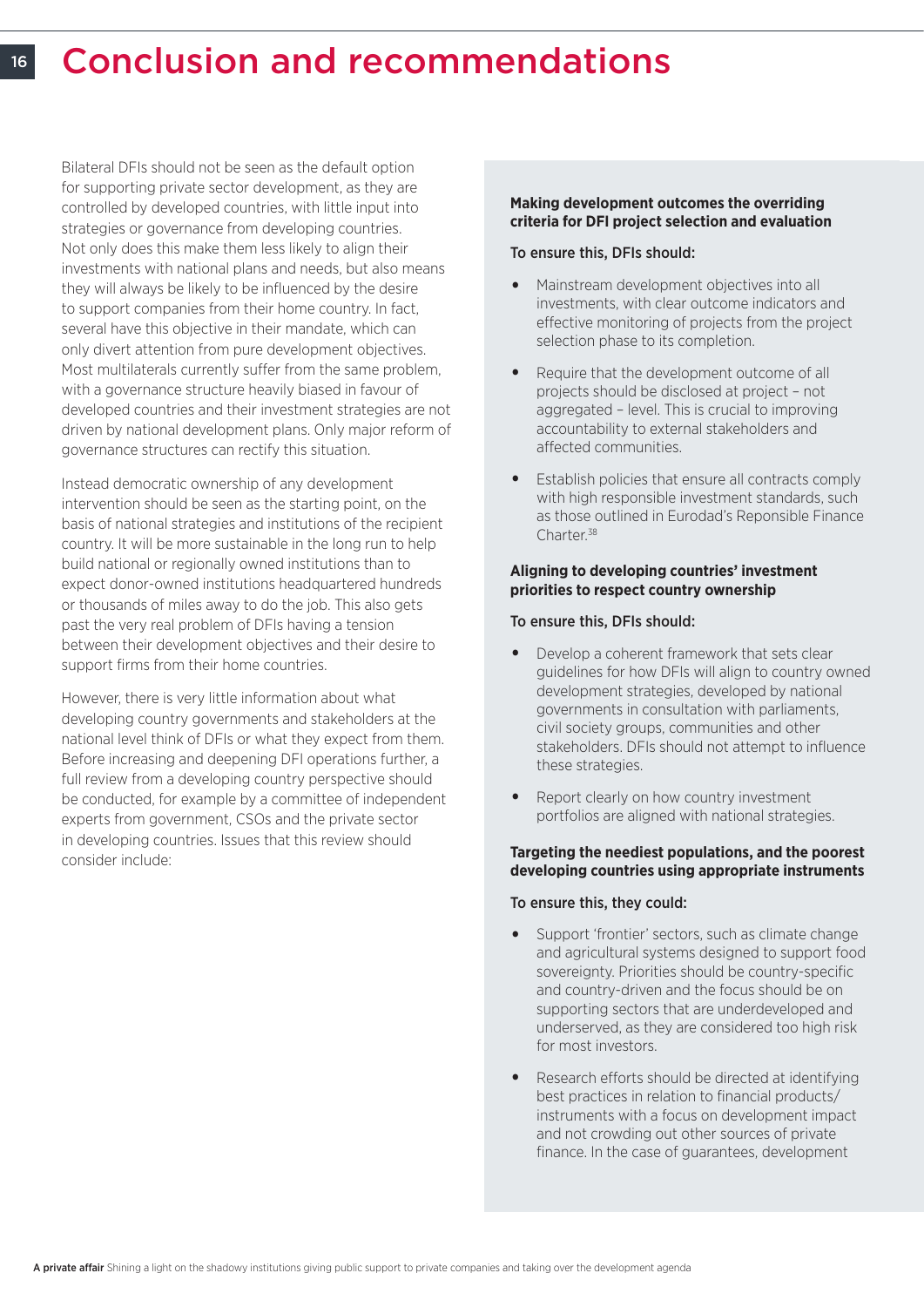additionality and moral hazard issues should be carefully considered.

Target domestic enterprises owned and domiciled within developing countries. This will support the development of competitive and locally owned industry, and stimulate domestic resource mobilisation. To this effect, DFIs could ensure that at least 50% of companies receiving financing are domiciled within the developing country where they are active; set targets, for all investments, for local content requirements, and knowledge and technology transfer; provide obligatory explanations when they invest in companies not based in partner countries.

#### **Setting high standards for transparency and accountability**

- DFIs should make special efforts to ensure affected people can actually access information about projects that affect their lives, which includes, for example, translating key documents into local languages, and ensuring effective consultation processes, respecting the internationally agreed principle of free prior and informed consent. Access to information is a right, and withholding information must be carefully justified. All information, including social, environmental and governance standards, contracts, subcontracts, investment and partnership agreements, should be available to the public and, in particular, affected communities, with a limited regime of exceptions.
- All DFIs should set up independent complaints mechanisms with a mandate to carry out independent investigations of financed projects. These should be available at the onset of a project to allow affected communities and other stakeholders to raise legitimate complaints and to force the implementing DFI to follow up and make changes based on findings.

#### **Improving transparency of financial intermediary investments and reviewing their use**

• Understand the limitations of financial intermediaries and investment instruments by undertaking further research on their leverage potential and impact in developing countries. The use of financial intermediaries should be looked at as just one of the many potential options. Research efforts should be directed at identifying best practices and assessing the strengths and weaknesses of different kinds of financial intermediaries.

#### **Improving donors' policy coherence for development**

by preventing tax dodging, observing high corporate standards and supporting environmentally friendlyprojects. This would mean that DFIs must:

- Ensure that the investing company is domiciled in the country of investment, or in cases where the company is not domiciled in the country of investment, the reason should be clearly stated, including details of how all other possible options were ruled out. In instances where there is suspicion of tax dodging, the burden of proof must lie with the company.
- Require all companies and financial institutions involved in the transaction to disclose reliable annual information related to sales, employees, profits made and taxes paid in the country.
- Require all companies and financial institutions involved in the transaction to disclose information regarding beneficial ownership of any legal structure directly or indirectly related to the company, including trusts, foundations and bank accounts.
- Implement effective systems to ensure adherence to international social, environmental and human rights standards. These systems must ensure that subprojects are also covered and effective monitoring takes place, instead of relying on self-reporting.
- Scale up investments in renewable energy, especially community-based renewable energy projects, and phase out funding of fossil fuel projects as quickly as possible. Donor governments should adopt policies to prohibit the use of their contributions to finance fossil fuel projects.
- Declare a moratorium on supporting carbon market projects and undertake a thorough and independent review of carbon market impacts.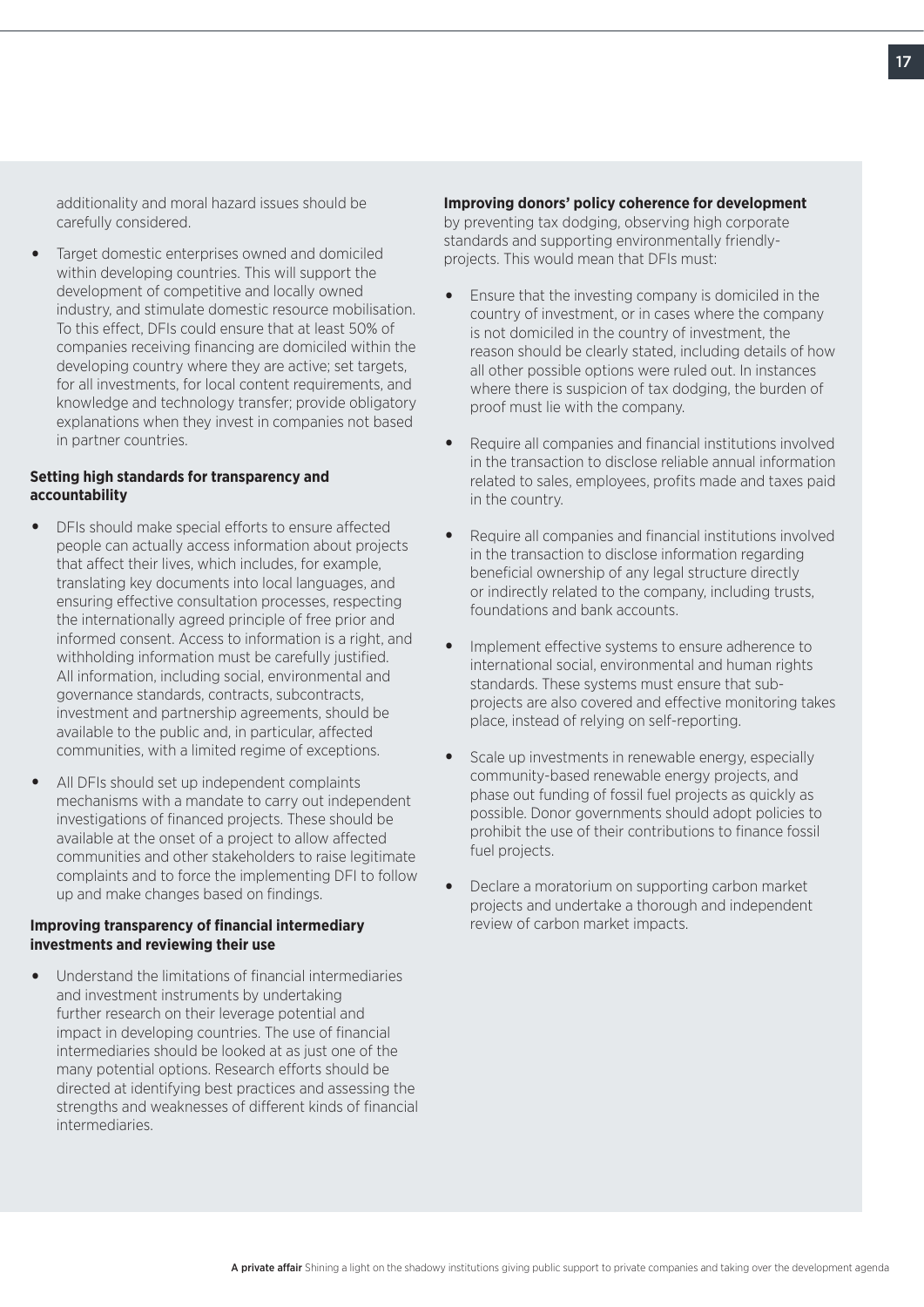#### 18 Endnotes

- 1 European Parliament (2014) *Financing for Development post-2015: Improving the contribution of private finance*. See http://www.europarl.europa. eu/RegData/etudes/etudes/join/2014/433848/EXPO-DEVE\_ET(2014)433848\_EN.pdf
- 2 Eurodad (2012) *Cashing in on climate change?* See: http://www.eurodad.org/files/pdf/520a339c76626. pdf; Eurodad (2012) *Private profit for public good?* See: http://eurodad.org/Entries/ view/1543000/2012/05/29/Private-profit-for-publicgood-Can-investing-in-private-companies-deliver-forthe-poor; Eurodad (2013) *A dangerous blend?* See: http://www.eurodad.org/files/pdf/527b70ce2ab2d. pdf; Eurodad (2014) *Private finance for development unravelled* See: www.eurodad.org
- 3 http://www.ifc.org/wps/wcm/connect/245e68 8046d87eebaaebae5198539f7e/IFC-Directors-VotingPower-2009.pdf?MOD=AJPERES
- 4 http://www.adb.org/site/investors/creditfundamentals/shareholders
- 5 These figures are based on the subscribed capital by EIB member states. Each Member State's share in the Bank's capital is based on its economic weight within the European Union (expressed in Gross Domestic Product) at the time of its accession. Decisions by the Board of Governors require a favourable vote from the majority of the Board members and the majority of the subscribed capital. In exceptional cases, the Board of Governors takes decisions by a simple majority of at least 50% of the subscribed capital. See: http://www.eib.org/attachments/general/governance\_ of\_the\_eib\_en.pdf
- 6 80% ownership of the Federal Republic of Germany, 20% ownership by the German federal states.
- 7 See: https://www.fmo.nl/shareholders
- 8 See: http://www.proparco.fr/lang/en/Accueil\_ PROPARCO/PROPARCO/Actionnaires
- 9 Eurodad (2014) *A matter of high interest*. See: http:// www.eurodad.org/amatterofhighinterest
- 10 Bretton Woods Project. (2012) *Leveraging private sector finance. How does it work and what are the risks?* See: http://www.brettonwoodsproject. org/2010/11/art-567190/
- 11 For instance, the Dutch FMO aims to invest at least 70% in low and lower-middle income countries, and at least 35% in the 55 poorest countries through its own financing.
- 12 Bretton Woods Project (2014) *Follow the money. World Bank Group and the use of financial intermediaries.* See http://www.brettonwoodsproject. org/2014/04/follow-the-money/
- 13 Eurodad (2012) *Private profit for public good?* See http://eurodad.org/Entries/ view/1543000/2012/05/29/Private-profit-for-publicgood-Can-investing-in-private-companies-deliver-forthe-poor
- 14 IEG World Bank (2011) *Assessing IFC's Poverty Focus and Results*. See https://ieg.worldbankgroup. org/evaluations/assessing-international-financecorporations-ifc-poverty-focus-and-results
- 15 James S. Henry (2012) *The Price of Offshore Revisited*. Tax Justice Network.
- 16 *Report from the Government Commission on Capital Flight from Poor Countries*. Norwegian Ministry of Foreign Affairs (2009). See: http://www.regjeringen. no/en/dep/ud/documents/nou-er/2009/nou-2009- 19-2/8.html?id=572224; Eurodad et al (2009) *Is the International Finance Corporation Supporting Tax-Evading Companies?* See: http://www.eurodad. org/uploadedfiles/whats\_new/news/is%20the%20 international%20finance%20corporation%20 supporting%20tax-evasion.pdf; Murphy, R. (2010) *Investments for Development: Derailed to Tax Havens*, Eurodad. See: http://eurodad.org/uploadedfiles/ whats\_new/reports/investment%20for%20 development.pdf; Bracking, S. (2010) *Future directions for Norwegian development finance*. University of Manchester. See: http://www.osisa.org/sites/default/ files/schools/bracking\_on\_development\_finance.pdf; Van de Poel, J. (2012) *Doing business to fight poverty. An evaluation of the Belgian Investment Company for Developing Countries*. 11.11.11. See http://www.eurodad. org/files/pdf/520a375cc0bb6.pdf
- 17 IEG (2014) *The Big Business of Small Enterprises. Evaluation of the World Bank Group Experience with Targeted Support to Small and Medium-size Enterprises,* 2006-12. World Bank Group. See https:// ieg.worldbankgroup.org/Data/reports/chapters/ sme\_eval1.pdf
- 18 Eurodad website (2014). See: http://eurodad.org/ Entries/view/1546191/2014/04/10/New-independentevaluation-exposes-World-Bank-s-flawed-approachtowards-SMEs
- 19 See: http://www.propublica.org/article/can-you-fightpoverty-with-a-five-star-hotel
- 20 See: http://www.brettonwoodsproject.org/2013/02/ art-572001/
- 21 See: http://www.theguardian.com/globaldevelopment/2014/may/02/british-aid-money-gatedcommunities-shopping-centres-cdc-poverty
- 22 Poel, J. (2012) *Doing business to fight poverty. An evaluation of the Belgian Investment Company for Developing Countries*. 11.11.11 . See: http://www.eurodad. org/files/pdf/520a375cc0bb6.pdf
- 23 See: http://www.swedfund.se/en/Swedfund\_ Welfarecapital.pdf
- 24 See: http://www.cao-ombudsman.org/newsroom/ documents/Audit\_Report\_C-I-R9-Y10-135.pdf
- 25 See: http://www.cao-ombudsman.org/cases/ document-links/documents/DinantAuditCAORefC-I-R9-Y12-F161\_ENG.pdf
- 26 See: http://www.cao-ombudsman.org/cases/case\_ detail.aspx?id=209
- 27 Eurodad website (2013). See http://www.eurodad. org/Entries/view/1545488/2013/05/23/New-reportraises-alarm-bells-about-World-Bank-investments-in-Vietnam-s-financial-sector
- 28 See: http://www.cao-ombudsman.org/cases/case\_ detail.aspx?id=212
- 29 See: http://www.ifc.org/wps/wcm/connect/ 557c4180438e1ed48f72bf869243d457/IFC\_ EnvironmentalSocialLessonsLearned-%20042014. pdf?MOD=AJPERES
- 30 Bretton Woods Project (2014) *IFC: Learning lessons or institutional amnesia?* See: http://www. brettonwoodsproject.org/2014/06/ifc-learninglessons-institutional-amnesia/
- 31 IEG World Bank (2011) *Assessing IFC's Poverty Focus and Results*. See: https://ieg.worldbankgroup. org/evaluations/assessing-international-financecorporations-ifc-poverty-focus-and-results
- 32 ODI and Carnegie Consult (2014) *Evaluation 'Nederlandse Financieringsmaatschappij voor Ontwikkelingslanden' (FMO-A)*, Carnegie Consult and ODI, 2014. See http://www.rijksoverheid.nl/bestanden/ documenten-en-publicaties/rapporten/2014/04/25/ evaluation-nederlandse-financieringsmaatschappijvoor-ontwikkelingslanden/evaluation-nederlandsefinancieringsmaatschappij-voor-ontwikkelingslanden. pdf
- 33 De Luna-Martinez, J. & Vicente, C.L. (2012). *Global Survey of Development Banks*, Policy Research Working Paper 5969, World Bank.
- 34 Justin Lin (2009) "Walk, don't run" *The Economist*. See: http://www.economist.com/node/13986299
- 35 The expert panel of the independent complaints mechanism of the Dutch FMO is currently reviewing the first complaint, which was filed on 5 May by residents of the area where the Barro Blanco dam is being built. These people form part of the indigenous Ngäbe-Buglé tribe. See: http://www.bothends.org/en/ News/newsitem/364/FMO-investigates-complaintabout-Barro-Blanco-dam,-Panama
- 36 Development Initiatives (2013) *Investments to End Poverty*. See: http://devinit.org/report/investments-toend-poverty/
- 37 Global Financial Integrity (2013) *Illicit Financial Flows from Developing Countries:* 2002-2011. See: http:// gfintegrity.org/wp-content/uploads/2014/05/Illicit\_ Financial\_Flows\_from\_Developing\_Countries\_2002- 2011-HighRes.pdf
- 38 Eurodad (2011) *Responsible Finance Charter.* See : http://eurodad.org/uploadedfiles/whats\_new/reports/ charter\_final\_23-11.pdf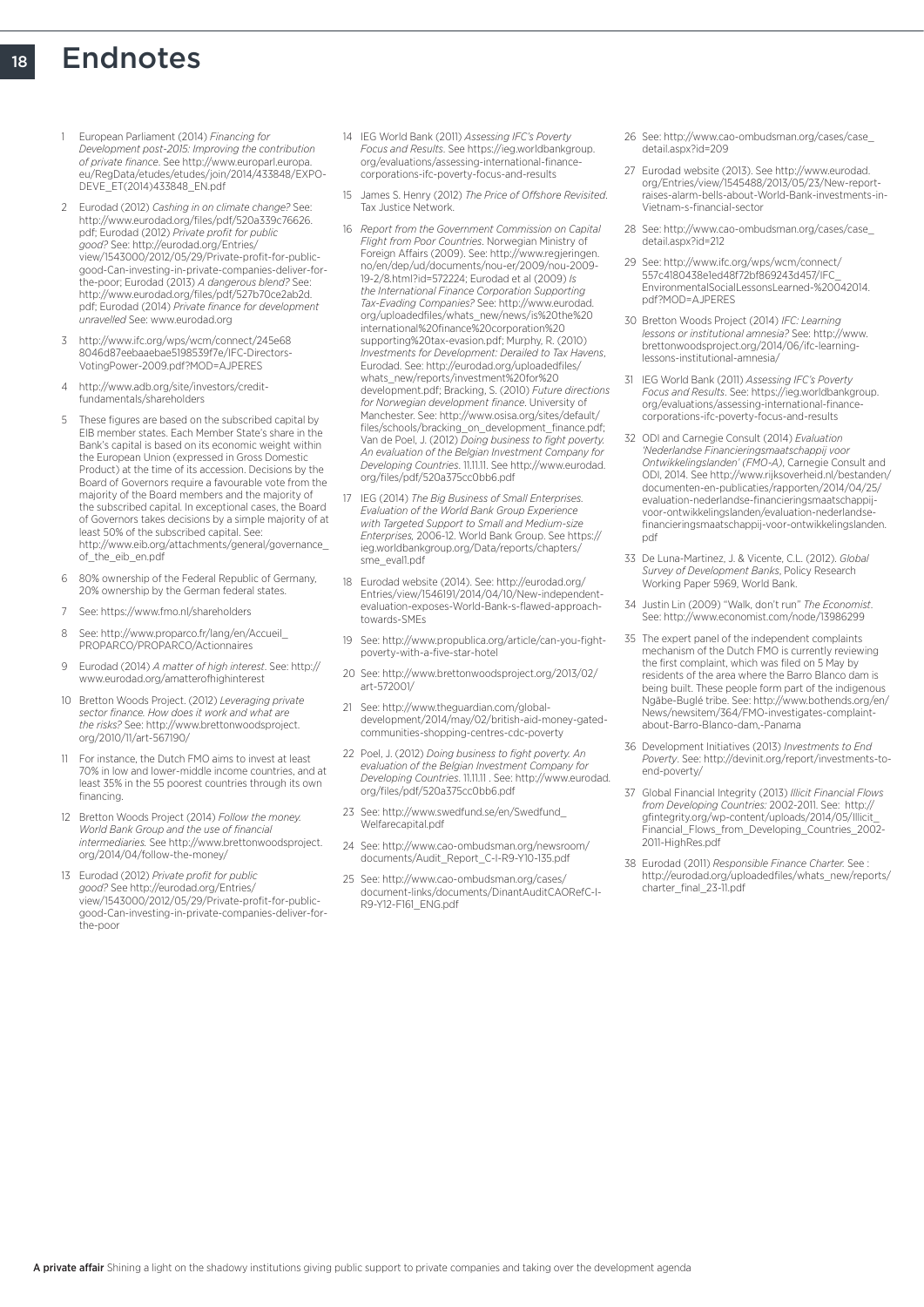#### **Eurodad**

The European Network on Debt and Development is a specialist network analysing and advocating on official development finance policies. It has 48 member groups in 19 countries. Its roles are to:

- research complex development finance policy issues
- synthesise and exchange NGO and official information and intelligence
- facilitate meetings and processes which improve concerted advocacy action by NGOs across Europe and in the South.

Eurodad pushes for policies that support propoor and democratically-defined sustainable development strategies. We support the empowerment of Southern people to chart their own path towards development and ending poverty. We seek appropriate development financing, a lasting and sustainable solution to the debt crisis and a stable international financial system conducive to development. **www.eurodad.org**